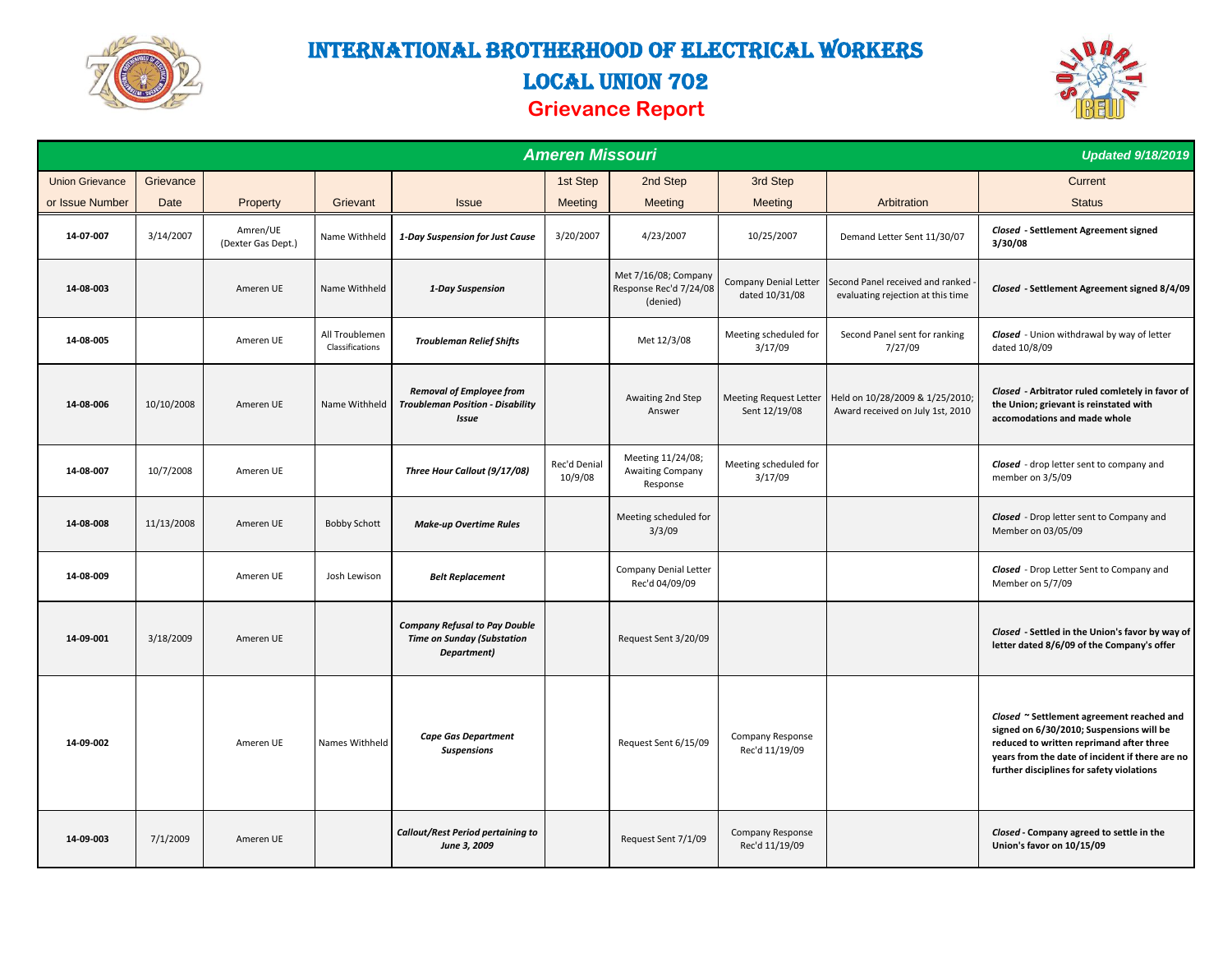| <b>Union Grievance</b> | Grievance |                                      |                                                        |                                                                      | 1st Step  | 2nd Step                         | 3rd Step                                 |                                                                                          | Current                                                                                                                                               |
|------------------------|-----------|--------------------------------------|--------------------------------------------------------|----------------------------------------------------------------------|-----------|----------------------------------|------------------------------------------|------------------------------------------------------------------------------------------|-------------------------------------------------------------------------------------------------------------------------------------------------------|
| or Issue Number        | Date      | Property                             | Grievant                                               | <b>Issue</b>                                                         | Meeting   | Meeting                          | Meeting                                  | Arbitration                                                                              | <b>Status</b>                                                                                                                                         |
| 14-09-004              | 7/1/2009  | Ameren UE                            | Good of the<br>Union                                   | <b>Dispatching Transfer of Duties</b>                                |           | Request Sent 7/1/09              |                                          |                                                                                          | Closed - withdrawal letter sent 8/5/09                                                                                                                |
| 14-09-005              | 7/1/2009  | Ameren UE                            | Name Withheld                                          | <b>Sick Leave Control Agreement</b>                                  |           | bypass to 3rd step               | Denied                                   | Response Rec'd 9/14/09 - Withdrawn by way of letter dated 9-<br>27-2010                  | <b>Closed</b> - Drop letters sent to Company and<br>member dated 9-27-2010                                                                            |
| 14-09-006              | 7/9/2009  | Ameren UE                            | Mike Frey                                              | Denial of proper amount of<br>funeral leave                          |           | Regest Sent 7/21/09              |                                          |                                                                                          | Closed - Drop Letter sent 8/18/09 - Issue<br>Settled in Union's favor 8/17/09                                                                         |
|                        |           | Ameren UE                            | Good of the<br>Union                                   | <b>Premium for LTD Employees</b>                                     |           |                                  | Met 7/7/09                               |                                                                                          | Closed - Joint Grievance handled by LU 1439<br>covering bargaining unit employees; Settled in<br>Union's favor by way of letter dated 10/26/09        |
| 14-09-007              | 8/31/2009 | Ameren UE Physical<br><b>Members</b> | Good of the<br>Union                                   | <b>Changing Applications of Article</b><br>VII, sections 7.11 & 7.13 |           |                                  | Company Response<br>Rec'd 11/19/09       |                                                                                          | <b>Closed</b> - Withdrawal Letter sent to Company<br>12/14/09                                                                                         |
| 14-09-008              | 8/12/2009 | Ameren UE                            |                                                        | <b>Denial of Rest Period or Pay</b>                                  | Denied    | Request sent 9/28/09             | N/A                                      | N/A                                                                                      | Closed - Settled in favor of the Union prior to<br>the 2nd step meeting on 10/15/09                                                                   |
| 14-09-009              |           | Ameren UE                            | All Bargaining<br>Unit Members                         | <b>401K Administrative Charges</b>                                   |           |                                  |                                          | N/A                                                                                      | <b>Closed</b> - Withdrawal Letter sent to Company<br>9/25/09                                                                                          |
| 14-09-010              |           | Ameren UE                            | <b>Brent Thresher</b>                                  | <b>Sick Leave Denial</b>                                             |           | 2/1/2010                         | 3/3/2010                                 | N/A                                                                                      | Closed - Received 2nd Step denial; Received<br>3rd step denial - given to member on 3/27/10;<br>Withdrawal letter sent to member & company<br>4/12/10 |
| 14-10-001              | 3/2/2010  | Ameren UE                            |                                                        | Denied request to work make-up<br>overtime                           |           |                                  |                                          | Resolved in the Union's favor at the April 19th, 2010 meeting; letters sent on 4/23/2010 | Closed; settled in the Union's favor                                                                                                                  |
| 14-10-002              | 4/9/2010  | Ameren UE Clerical                   | All Classifications<br>Cape Service<br>Center Location | Cape Girardeau Service Center;<br><b>Clerical Break Room</b>         | 4/12/2010 | Met with Company on<br>3/26/2010 | Company denial Letter<br>received 5/5/10 | Union placed in abeyance;<br>Company disputes                                            | <b>Closed</b> - Withdrawal Letter sent to Members<br>and Company on 7/21/10                                                                           |
| 14-10-003              | 4/8/2010  | Ameren UE Clerical                   | Regional Clerk A                                       | Cape Call Center; Phone Time<br>Percentage Increase                  | 4/12/2010 | Met with Company on<br>3/26/2010 | Company denial Letter<br>received 5/5/10 | Withdrawn on June 1st, 2010 with<br>the right to grieve future cases                     | Closed; withdrawal letter sent to Company and<br>members on 6/1/2010                                                                                  |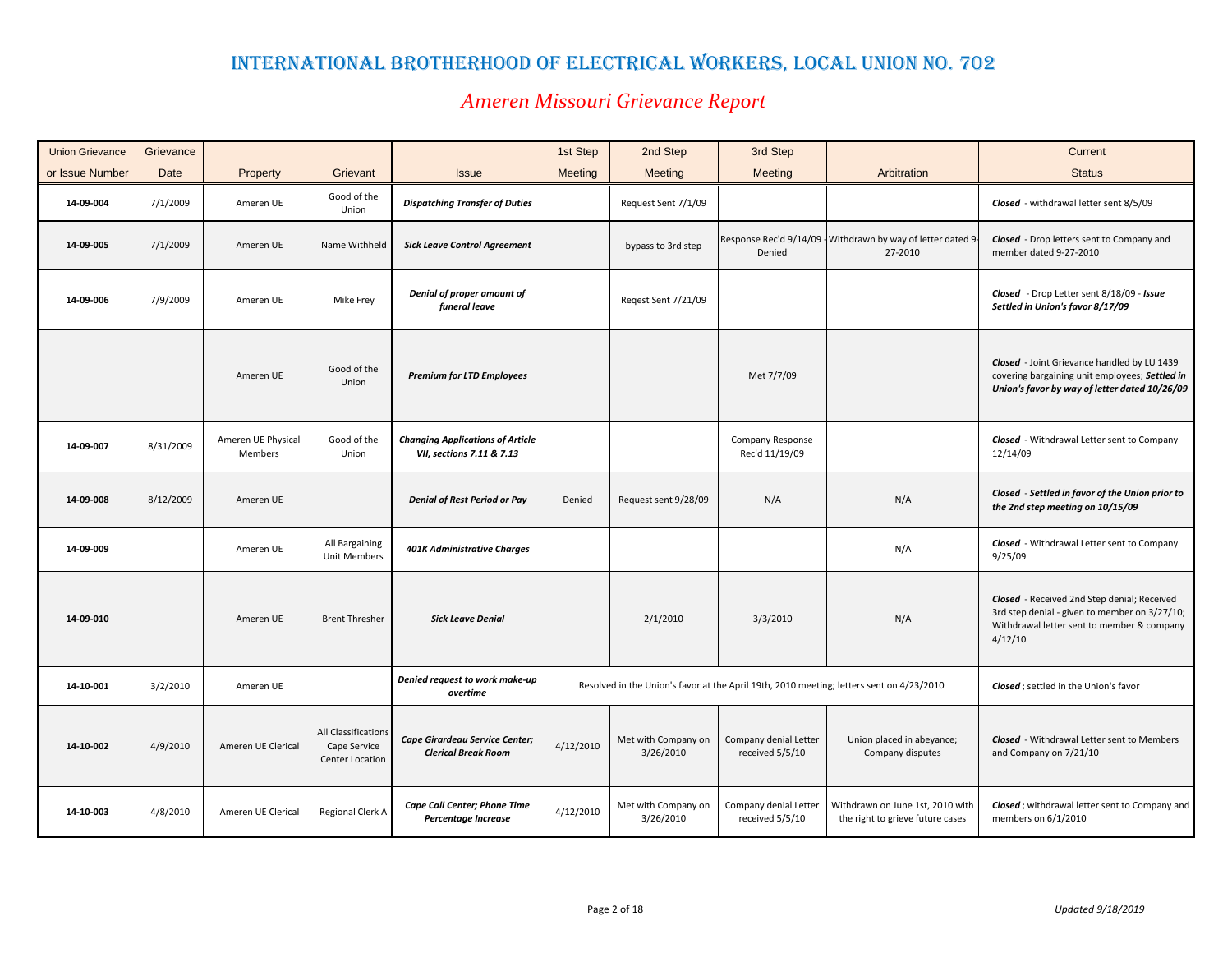| <b>Union Grievance</b> | Grievance |                   |                            |                                                                                       | 1st Step                | 2nd Step                                                                                  | 3rd Step                                                                                    |                                                                                                                                                                     | Current                                                                                                                                                                                                                      |
|------------------------|-----------|-------------------|----------------------------|---------------------------------------------------------------------------------------|-------------------------|-------------------------------------------------------------------------------------------|---------------------------------------------------------------------------------------------|---------------------------------------------------------------------------------------------------------------------------------------------------------------------|------------------------------------------------------------------------------------------------------------------------------------------------------------------------------------------------------------------------------|
| or Issue Number        | Date      | Property          | Grievant                   | <b>Issue</b>                                                                          | Meeting                 | Meeting                                                                                   | Meeting                                                                                     | Arbitration                                                                                                                                                         | <b>Status</b>                                                                                                                                                                                                                |
| 14-10-004              | 5/20/2010 | Ameren UE Outside | Name Withheld              | <b>Suspension - Property</b><br>Damage/Vehicle Accident Dexter<br><b>Headquarters</b> | Denied                  | Held on 7/1/2010 - 2nd<br>step response from<br>Company Received<br>7/20/10 - denied      | Request sent 7/22/10                                                                        | N/A                                                                                                                                                                 | <b>Closed</b> - Withdrawn due to the member's<br>resignation from the Company; Union reserves<br>the right to grieve & arbitrate future cases if<br>needed; Company reserves right to contest<br>timliness and arbitrability |
| 14-10-005              | 6/24/2010 | Ameren UE Outside | David McKay                | Denial of double time while<br>working on rest period (Cape<br>Construction)          | Rec'd Denial<br>7/14/10 |                                                                                           | meeting; letter dated 9-20-2010                                                             | 2nd Step Meeting Request sent 7/21/10; Meeting held on 8/25/10; Verbally informed<br>on 9-22-10 that Company would settle - Settled in Union's favor after 2nd step | <b>Closed</b> ; settled in the Union's favor                                                                                                                                                                                 |
| 14-10-006              |           | Ameren UE Outside | Joe Moore &<br>Norm Greene | <b>Callout, Meals, and Rest Period</b>                                                | Denied                  | Held on 8/25/10;<br>received written denial<br>from Company dated<br>9/23/10 on 9/27/2010 | Held on 11/8/10;<br>received written denial<br>from Company dated<br>11/15/10 on 11/18/2010 | <b>Settled</b>                                                                                                                                                      | Closed - Settlement agreement signed on<br>2/18/2011 making both members whole at<br>\$138.35 each.                                                                                                                          |
| 14-10-007              | 9/22/2010 | Ameren UE Outside | <b>Ted Mungle</b>          | <b>Overtime / Callout to St. Louis</b><br><b>Storm</b>                                | Denied                  | Held on 10-20-10;<br>received written denial<br>from Company dated 10-<br>$25-10$         | Held on 11-30-10;<br>received Company<br>written 3rd Step denial<br>on 12-6-10              | Was scheduled for Monday, July<br>25th, 2011. Withdrawn by the<br>Union on Thursday, July 14th,<br>2011.                                                            | <b>Closed</b> - Arbitration withdrawal letter dated<br>July 14th sent on same day.                                                                                                                                           |
| 14-10-008              | 9/14/2010 | Ameren UE Outside | Mike Driskill              | <b>Job Bidding</b>                                                                    | 9/13/2010<br>Denied     | Held on 10/5/2010;<br>received written denial<br>from Company on<br>10/7/2010             |                                                                                             | N/A - See Status                                                                                                                                                    | Closed - Withdrawn on 10-11-2010 at<br>Grievant's request to not proceed; letters sent<br>to Company & Grievant                                                                                                              |
| 14-10-009              | 9/28/2010 | Ameren UE Outside | Name Withheld              | <b>Verbal Reprimand</b>                                                               | 9/28/2010<br>Denied     | Held on 7/5/2010;<br>eceived writtend denial<br>from Company on<br>7/7/2010               | Held on 11/4/10;<br>received writtend denial<br>from Company dated<br>11/15/10 on 11/18/10  | Withdrawn                                                                                                                                                           | Closed - withdrawn on 1-13-11 by way of letter<br>to the Company and member; member agreed<br>with dropping it.                                                                                                              |
| 14-10-010              |           | Ameren UE Outside | Name Withheld              | <b>Written Reprimand</b>                                                              |                         |                                                                                           | N/A - See Status                                                                            |                                                                                                                                                                     | <b>Closed</b> - member resigned from the Company;<br>Union sent a letter dated 10-19-2010 reserving<br>right to grieve and arbitrate similar issues in the<br>future.                                                        |
| 14-10-011              | 10/8/2010 | Ameren UE Outside | Name Withheld              | <b>Written Reprimand</b>                                                              |                         |                                                                                           | N/A - See Status                                                                            |                                                                                                                                                                     | Closed - member did not want to pursue a<br>grievance; Union sent letter to member and<br>Company notifying of no grievance to be filed                                                                                      |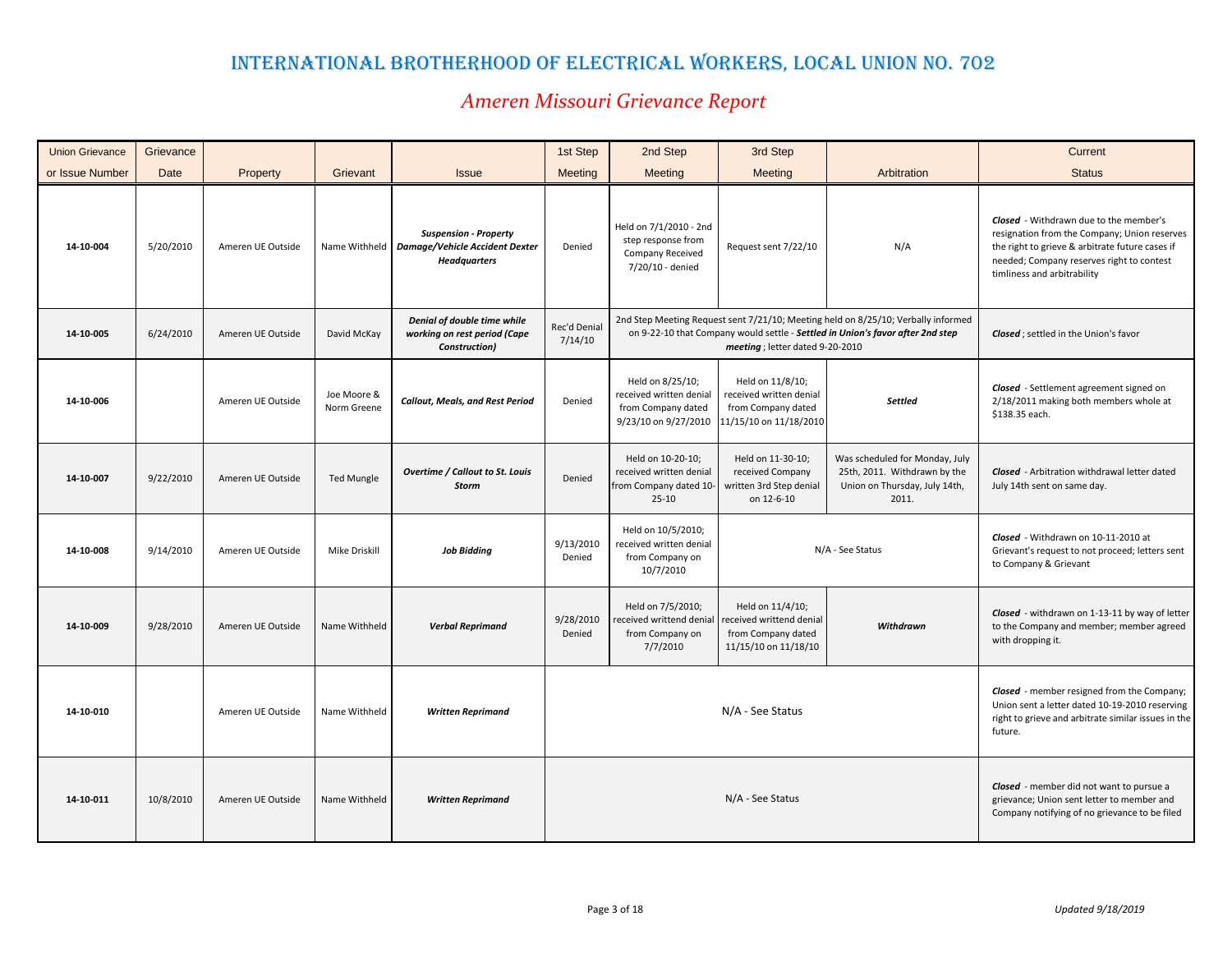| <b>Union Grievance</b> | Grievance  |                    |                                     |                                                                                                                               | 1st Step                                                                           | 2nd Step                                                                                                          | 3rd Step                                                                                                                               |                  | Current                                                                                                                                                                                                                                                                                                                                                                                                                                                                                                |
|------------------------|------------|--------------------|-------------------------------------|-------------------------------------------------------------------------------------------------------------------------------|------------------------------------------------------------------------------------|-------------------------------------------------------------------------------------------------------------------|----------------------------------------------------------------------------------------------------------------------------------------|------------------|--------------------------------------------------------------------------------------------------------------------------------------------------------------------------------------------------------------------------------------------------------------------------------------------------------------------------------------------------------------------------------------------------------------------------------------------------------------------------------------------------------|
| or Issue Number        | Date       | Property           | Grievant                            | <b>Issue</b>                                                                                                                  | Meeting                                                                            | Meeting                                                                                                           | Meeting                                                                                                                                | Arbitration      | <b>Status</b>                                                                                                                                                                                                                                                                                                                                                                                                                                                                                          |
| 14-10-012              | 11/23/2010 | Ameren MO Clerical | Regional Clerk A                    | <b>Phone Time Percentage Increase</b><br>for Call Center members                                                              |                                                                                    | present. Company has committed to supplying additional<br>information pursuant to discussion had at that meeting. | 3rd step meeting held on 2-11-11 with Steward and one member                                                                           | N/A              | Closed - Letter dated 11-15-10 recived in the<br>Union Hall on 11-18-10, forwarded on to<br>members by email; letter and grievance dated<br>11-23-10 opposing changes sent to Company<br>on same date via email. Negotiations were held<br>on 5-11-11 in St. Louis with Steward present; no<br>response from Company. With the retirement<br>of the last call center member in 2014, the<br>Union proceeded to withdraw the grievance by<br>way of letter to the Company dated December<br>10th, 2014. |
| 14-11-001              | 1/5/2011   | Ameren MO Physical | Name Withheld                       | <b>Three Day Suspension for</b><br>falsification of Company<br>timesheet / meal issue                                         | 1/5/2011                                                                           | Scheduled for 3-21-11                                                                                             | Meeting held<br>5/17/2011; 3rd Step<br>Denial received on<br>6/1/2011                                                                  | <b>Cancelled</b> | <b>Closed</b> - Droped by way of a letter sent to the<br>Company dated October 7th, 2011                                                                                                                                                                                                                                                                                                                                                                                                               |
| 14-11-002              | 3/16/2011  | Ameren MO Physical | Name Withheld                       | <b>Three Day Suspension for entering</b><br>incorrect arrival time on a gas<br>leak response and submitting such<br>timesheet | 3/14/2011                                                                          | Meeting held on<br>5/24/2011; 2nd Step<br>Denial received on<br>6/2/2011                                          | Held on July 26th, 2011;<br>Company denial letter,<br>dated 8/9/2011 received<br>on 8/10/2011.                                         | N/A              | Closed - Union has withdrawn by way of a<br>letter to the Company dated 9/30/2011.                                                                                                                                                                                                                                                                                                                                                                                                                     |
| 14-11-003              | 3/23/2011  | Ameren MO Physical | Name Withheld                       | Five Day Suspension on 3/18/11                                                                                                | Information<br>Request &<br>Grievance<br>Report sent<br>3/23/11                    | Meeting held on<br>5/24/2011; 2nd Step<br>Denial received on<br>6/2/2011                                          | Held on July 26th, 2011;<br>Company denial letter,<br>dated 8/9/2011 received<br>on 8/10/2011.                                         | N/A              | <b>Closed</b> - Dropped by the Union by way of a<br>letter dated 2-3-2012; prior communication<br>with the grievant was had before dropping the<br>grievance.                                                                                                                                                                                                                                                                                                                                          |
| 14-11-003A             | 11/30/2011 | Ameren MO Physical | Contract<br>Interpretation<br>Issue | <b>Untimeliness in Filing for</b><br><b>Arbitration Panel</b>                                                                 | Company<br>Letter dated<br>11/25/2011<br>received by<br>the Union on<br>11/28/2011 |                                                                                                                   | Union Letter dated<br>11/30/2011 sent to the<br>Company demanding<br>Arbitration in the matter<br>with suggested format /<br>structure |                  | Closed - Dropped by the Union by way of a<br>letter dated 2-6-2012; Union withdrew<br>grievance on initial issue giving rise to this<br>matter on 2/3/2012.                                                                                                                                                                                                                                                                                                                                            |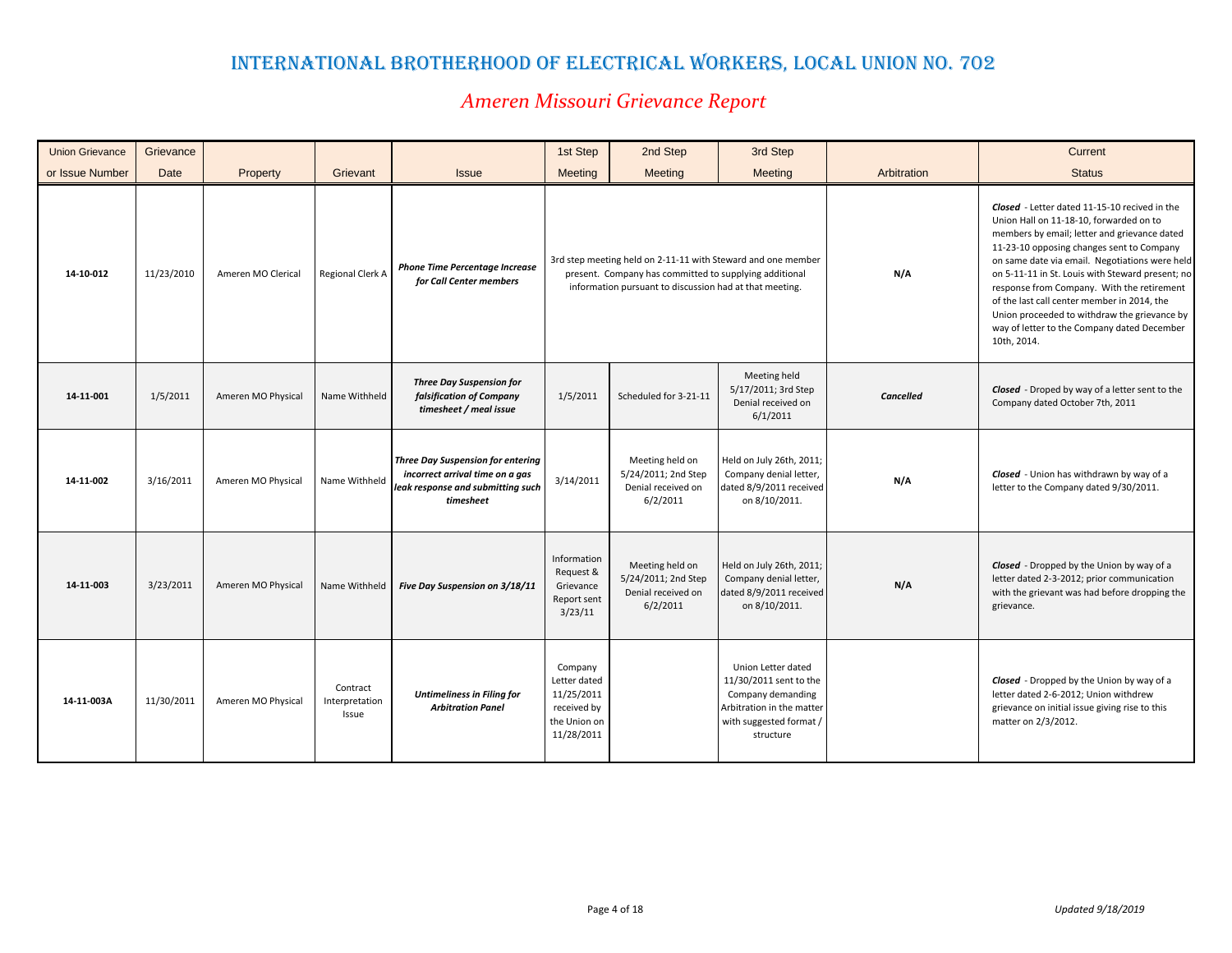| <b>Union Grievance</b> | Grievance |                    |                                                               |                                                                                        | 1st Step                                                | 2nd Step                                                                                                                | 3rd Step                                                                                                          |                                                                                                                                     | Current                                                                                                                                                                                                                                                                                        |
|------------------------|-----------|--------------------|---------------------------------------------------------------|----------------------------------------------------------------------------------------|---------------------------------------------------------|-------------------------------------------------------------------------------------------------------------------------|-------------------------------------------------------------------------------------------------------------------|-------------------------------------------------------------------------------------------------------------------------------------|------------------------------------------------------------------------------------------------------------------------------------------------------------------------------------------------------------------------------------------------------------------------------------------------|
| or Issue Number        | Date      | Property           | Grievant                                                      | <b>Issue</b>                                                                           | Meeting                                                 | Meeting                                                                                                                 | Meeting                                                                                                           | Arbitration                                                                                                                         | <b>Status</b>                                                                                                                                                                                                                                                                                  |
| 14-11-004              | 3/25/2011 | Ameren MO Physical | Steve Boyle                                                   | <b>Denial of Make-Up Overtime</b>                                                      | Denial<br>Received<br>4/6/11                            | Meeting held on<br>5/16/11; Company<br>denial response date<br>July 28th was received<br>via email on that same<br>day. | Meeting Held on<br>8/17/2011; Company<br>Denical letter received<br>on 8/25/2011                                  | Cancelled ~ Union notified the<br>Arbitrator via email on 7-2-2012<br>that a settlement had been<br>reached, agreed to, and signed. | Closed - Company and Union reach settlment<br>agreement, signed on 7-2-2012; grievant will be<br>allowed to make up 22.2 hours of missed OT at<br>the applicable rates, but the settlement is on a<br>non-precedent setting basis and can not be<br>cited by either Party in future instances. |
| 14-11-005              | 6/17/2011 | Ameren MO Physical | Name Withheld                                                 | <b>Probationary Employee</b><br><b>Termination</b>                                     |                                                         |                                                                                                                         | N/A - See Status                                                                                                  |                                                                                                                                     | <b>Closed</b> - Company issued termination letter<br>dated 6/28/2011 citing Management's Rights<br>under the CBA; Union responds via letter dated<br>7/6/2011 notifying Company it would not<br>pursue a grievance in the matter.                                                              |
| 14-11-006              | 6/21/2011 | Ameren MO Physical | Name Withheld                                                 | <b>Probationary Employee</b><br><b>Termination</b>                                     |                                                         |                                                                                                                         | N/A - See Status                                                                                                  |                                                                                                                                     | <b>Closed</b> - Company issued termination letter<br>dated 6/28/2011 citing Management's Rights<br>under the CBA; Union responds via letter dated<br>7/6/2011 notifying Company it would not<br>pursue a grievance in the matter.                                                              |
| 14-11-007              | 7/7/2011  | Ameren MO Physical | Jason Kaiser &<br>Darla Minton                                | Possibly skipped on the overtime<br>list for a callout on June 30th,<br>2011.          | First Step<br>denial<br>received on<br>7/7/2011.        | Held on Monday, August<br>8th, 2011; Company<br>Denial received on<br>8/23/2011                                         | Meeting held on<br>10/25/2011; Company<br>3rd Step denial, dated<br>11/2/2011, received by<br>Union on 11/4/2011. | N/A                                                                                                                                 | Closed - withdrawn by the Union by way of<br>letter dated December 1st, 2011.                                                                                                                                                                                                                  |
| 14-11-008              | 7/8/2011  | Ameren MO Physical | Bobby Schott,<br>Brett Burger,<br>Jerad Spain, &<br>Dale Todt | <b>Application of Article X, Section</b><br>10.08 language for an out of town<br>meal. | <b>First Step</b><br>denial<br>received on<br>7/8/2011. | Held on Monday, August<br>8th, 2011; Company<br>Denial received on<br>8/23/2011                                         | Meeting held on<br>10/25/2011; Company<br>3rd Step denial, dated<br>11/2/2011, received by<br>Union on 11/4/2011. | N/A                                                                                                                                 | Closed - withdrawn by the Unio by way of letter<br>dated December 2nd, 2011; Company put on<br>notice in the letter that members were being<br>instructed to apply for payment of meals on<br>scheduled Saturdays, in accordance with the<br>Company's third step response.                    |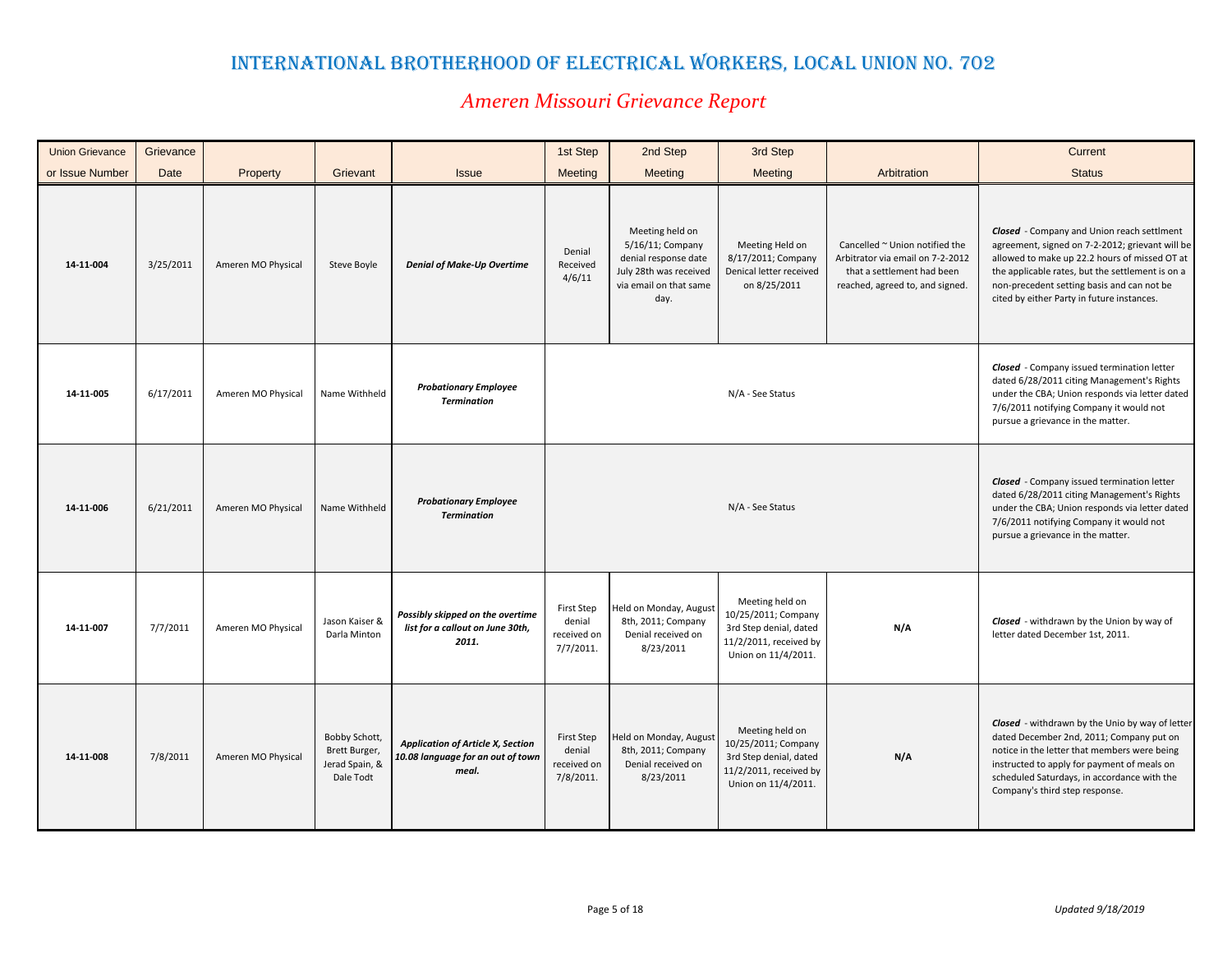| <b>Union Grievance</b> | Grievance               |                    |                                                                      |                                                                                   | 1st Step                                                                                                                                              | 2nd Step                     | 3rd Step                                                  |                                                                                              | Current                                                                                                                                                                        |
|------------------------|-------------------------|--------------------|----------------------------------------------------------------------|-----------------------------------------------------------------------------------|-------------------------------------------------------------------------------------------------------------------------------------------------------|------------------------------|-----------------------------------------------------------|----------------------------------------------------------------------------------------------|--------------------------------------------------------------------------------------------------------------------------------------------------------------------------------|
| or Issue Number        | Date                    | Property           | Grievant                                                             | <b>Issue</b>                                                                      | Meeting                                                                                                                                               | Meeting                      | <b>Meeting</b>                                            | Arbitration                                                                                  | <b>Status</b>                                                                                                                                                                  |
| 14-11-009              | 8/25/2011               | Ameren MO Physical | Name Withheld                                                        | <b>Verbal Reprimand</b>                                                           | <b>First Step</b><br>denial<br>received on<br>9/6/2011                                                                                                | Held on 10/17/2011           |                                                           |                                                                                              | Closed - Union withdrew after 2nd step<br>meeting with a letter dated 10/25/2011.                                                                                              |
| 14-11-010              | 9/7/2011                | Ameren MO Physical | Substation                                                           | <b>Electrician Mechanic Apprentice</b><br><b>Program Changes</b>                  | Letter<br>notifying the<br>Union of<br>Changes<br>dated<br>8/31/2011<br>received by<br>the Union on<br>9/6/2011;<br>Grievance<br>filed on<br>9/7/2011 | Company agrees to<br>bypass. | Was held on Tuesday,<br>December 6th, 2011 @<br>9:45 a.m. | Demand Letter Sent 1/20/12                                                                   | Closed - Union issued a withdrawal letter dated<br>5-18-2012; members were contacted on 5-17-<br>2012 and were in agreement to dropping the<br>issue.                          |
| 14-11-011              | 11/18/2011              | Ameren MO          | All Classifications<br>in both Physical<br>and Clerical<br>contracts | 2011 Voluntary Severance<br>Package Offer                                         | Letter of<br>grievance and<br>information<br>request sent<br>to the<br>Company on<br>11/18/2011.                                                      |                              | Board (NLRB).                                             | Pursuing through an Unfair Labor Practice charge with the National Labor Relations           | <b>Closed</b> - Union filed Unfair Labor Practice<br>charge against the Company for not offering<br>VS11 to our members; dismissed by the NLRB<br>Regional Office, April 2012. |
| 14-11-012              | 11/17/2011              | Ameren MO          | All Electric<br>Classifications                                      | <b>Expectation to cover multiple</b><br>phases of 12kv with one man in<br>the air | Grievance<br>reduced to<br>writing on<br>11/17/2011.                                                                                                  | Held on 1-18-2012            | Held on February 8th,<br>2012                             | Discussion held in St. Louis with<br>member Brad Hiett in attendance<br>on April 11th, 2012. | Closed - Withdrawn by the Union by way of<br>letter dated 5-17-2012.                                                                                                           |
| 14-12-001              | On or about<br>1/5/2012 | Ameren MO Physical | Name Withheld                                                        | <b>Callout Percentage Discipline</b>                                              | Held on<br>1/12/2012                                                                                                                                  | Held on 2-8-2012             |                                                           |                                                                                              | Closed - Withdrawn by the Union on 2-16-2012                                                                                                                                   |
| 14-12-002              | On or about<br>1/5/2012 | Ameren MO Physical | Name Withheld                                                        | <b>Callout Percentage Discipline</b>                                              | Held on<br>1/12/2012                                                                                                                                  | Held on 2-8-2012             |                                                           |                                                                                              | Closed - Company settled in the Union's favor<br>in 2nd step response letter (on a non-precedent<br>setting basis).                                                            |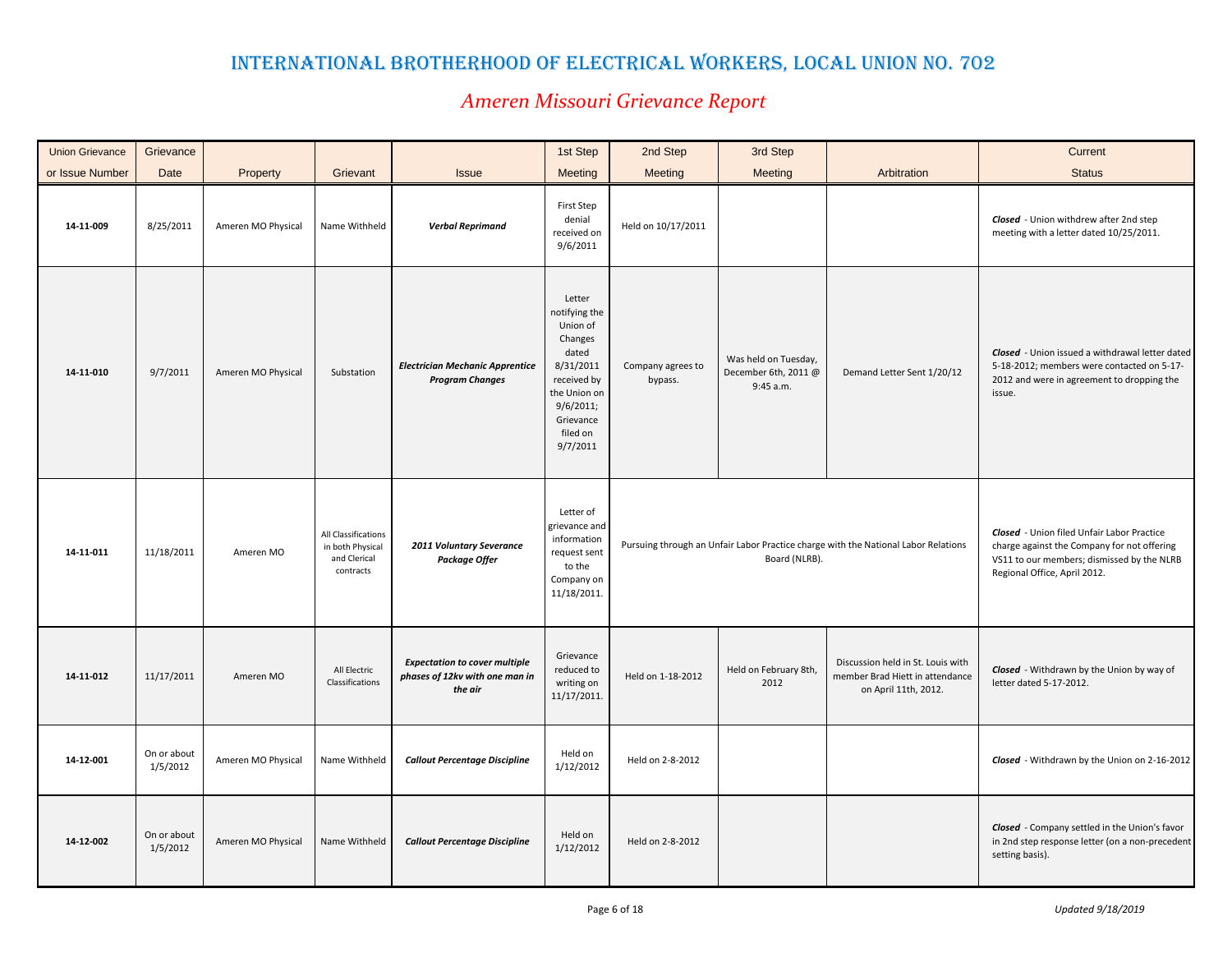| <b>Union Grievance</b> | Grievance                |                    |                                   |                                                                    | 1st Step                                        | 2nd Step                                                                       | 3rd Step                                                                                                                     |                                                         | Current                                                                                                                                                                                                                                                                                                |
|------------------------|--------------------------|--------------------|-----------------------------------|--------------------------------------------------------------------|-------------------------------------------------|--------------------------------------------------------------------------------|------------------------------------------------------------------------------------------------------------------------------|---------------------------------------------------------|--------------------------------------------------------------------------------------------------------------------------------------------------------------------------------------------------------------------------------------------------------------------------------------------------------|
| or Issue Number        | Date                     | Property           | Grievant                          | <b>Issue</b>                                                       | <b>Meeting</b>                                  | Meeting                                                                        | Meeting                                                                                                                      | Arbitration                                             | <b>Status</b>                                                                                                                                                                                                                                                                                          |
| 14-12-003              | On or about<br>1/5/2012  | Ameren MO Physical | Bobby Schott &<br>Chad Brotherton | <b>Overtime Assignment</b>                                         | Held on<br>1/12/2012                            | Held on 2-8-2012:<br>Company writtend<br>denial received on June<br>7th, 2012. | Discussion with<br>grievants, steward, Bus.<br>Rep. and Company<br>personnel on 7-16-2012.                                   |                                                         | Closed - Following 7/16/2012 informal<br>meeting, grievance was withdrawn on<br>7/17/2012.                                                                                                                                                                                                             |
| 14-12-004              | On or about<br>3/29/2012 | Ameren MO Physical | Name Withheld                     | <b>Written Reprimand</b>                                           | Reduced to<br>writing on<br>4/4/2012            | Held on 5/9/2012 @<br>3:00 p.m.                                                | Held on July 17th, 2012<br>in Cape Girardeau @<br>2:30 p.m.                                                                  | Cancelled                                               | <b>Closed</b> - resolved by way of settiment<br>agreement dated 11/29/2012 that included<br>grievances 14-12-007 and 14-12-008; this<br>written reprimand was reduced to a verbal.                                                                                                                     |
| 14-12-005              | On or about<br>6/19/2012 | Ameren MO Physical | Substation<br>Department          | <b>New Substation Journeyman</b><br><b>Wage Rate</b>               | N/A                                             | N/A                                                                            | Meeting held on<br>$6/7/2012$ .                                                                                              | Interest Arbitration Demand;<br>hearing to be scheduled | Closed - Settlement Agreement reached on<br>2/11/2013; wage rate set at \$34.63 and Union<br>agreed to Pre-Apprentice Evaluation changes.                                                                                                                                                              |
| 14-12-006              | On or about<br>6/10/2012 | Ameren MO Physical | <b>Bobby Schott</b>               | <b>Reimbursement for lunchbox</b>                                  | Written<br>Denial<br>Received<br>6/12/2012      | Held on 8/30/2012.                                                             | Settled before meeting<br>at this step.                                                                                      |                                                         | <b>Closed</b> - during the second step meeting held<br>on 8-30-2012 the Company agreed to pay.                                                                                                                                                                                                         |
| 14-12-007              | On or about<br>6/1/2012  | Ameren MO Physical | Name Withheld                     | <b>Three Day Suspension for Just</b><br>Cause                      | Written<br>Denial<br>Received<br>7/13/2012      | Held on 8/30/2012.                                                             | Withdrawn before<br>meeting in the third<br>step.                                                                            |                                                         | Closed - withdrawn by the Union in<br>coordination with settlement of grievances 14-<br>12-004 and 14-12-008.                                                                                                                                                                                          |
| 14-12-008              | On or about<br>6/1/2012  | Ameren MO Physical | Names Withheld                    | One Day Suspension & 2 Written<br><b>Reprimands for Just Cause</b> | Written<br>Denial<br>Received on<br>7/13/2012   | Held on 8/30/2012.                                                             | Settled before meeting<br>at this step.                                                                                      |                                                         | <b>Closed</b> - resolved by way of settlment<br>agreement dated 11/29/2012 that included<br>grievances 14-12-004 and 14-12-007; the two<br>written reprimands were reduced to coaching;<br>the one day suspension was reduced to a<br>written reprimand due to 14-12-004 being<br>reduced to a verbal. |
| 14-12-009              | On or about<br>11/8/2012 | Ameren MO Clerical | Name Withheld                     | <b>Verbal Warning</b>                                              | Written<br>Warning<br>received on<br>11/8/2012. |                                                                                | Combined meeting with Labor Relations and Call<br>Center Management on Wedneseday, December<br>19th, 2012 in Cape Girardeau. |                                                         | Closed - meeting held on Wednesday,<br>December 19th, 2012; Company<br>rescinded/reduced Verbal Warning to a<br>Coaching on 2/21/2013 - Union withdrew<br>grievance on 2/22/2013.                                                                                                                      |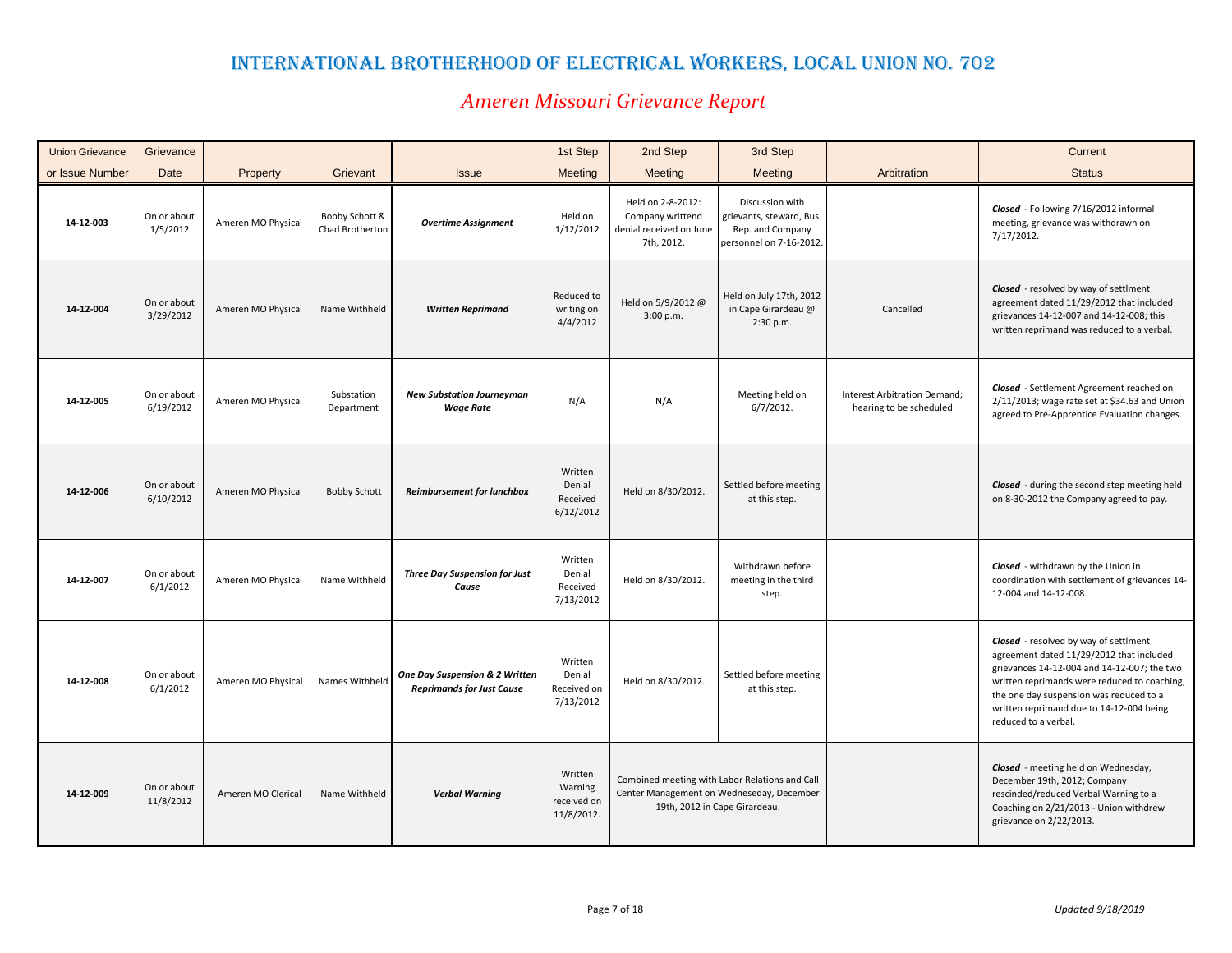| <b>Union Grievance</b> | Grievance                                         |                                                            |                                 |                                                                                             | 1st Step                                                                                                                           | 2nd Step                                                                                                                                                                 | 3rd Step                                                                                                                                                                |             | Current                                                                                                                                                                                                                                                                                      |
|------------------------|---------------------------------------------------|------------------------------------------------------------|---------------------------------|---------------------------------------------------------------------------------------------|------------------------------------------------------------------------------------------------------------------------------------|--------------------------------------------------------------------------------------------------------------------------------------------------------------------------|-------------------------------------------------------------------------------------------------------------------------------------------------------------------------|-------------|----------------------------------------------------------------------------------------------------------------------------------------------------------------------------------------------------------------------------------------------------------------------------------------------|
| or Issue Number        | Date                                              | Property                                                   | Grievant                        | <b>Issue</b>                                                                                | Meeting                                                                                                                            | <b>Meeting</b>                                                                                                                                                           | Meeting                                                                                                                                                                 | Arbitration | <b>Status</b>                                                                                                                                                                                                                                                                                |
| 14-12-010              | On or about<br>12/11/2012                         | Ameren MO Physical                                         | Name Withheld                   | One Day Suspension (served on<br>12/12/2012) for backing accident<br>and failure to report. | N/A                                                                                                                                |                                                                                                                                                                          |                                                                                                                                                                         |             | <b>Closed</b> - Union discussed with member on<br>12/13/2012 and both are in agreement not to<br>pursue; Company notified on 12/14/2012.                                                                                                                                                     |
| 14-13-001              | On or about 12<br>25-2012                         | Ameren MO Clerical                                         | Natalie Dowdy                   | <b>Overtime Callout / Canvassing</b><br>Error                                               | 1/2/2013                                                                                                                           |                                                                                                                                                                          |                                                                                                                                                                         |             | Closed - first step meetings held on 1/2/2013<br>pertaining to a Christmas Day callout to the<br>incorrect member; written grievance filed on<br>same day, settled on 2/16/2013 with an offer to<br>work 2.0 hours at 2.0 rate.                                                              |
| 14-13-002              | On or about 12<br>7-2012                          | Ameren MO                                                  | Good of the<br>Union            | <b>Commercial Motor Vehicle Policy</b><br>violation reporting                               | N/A                                                                                                                                |                                                                                                                                                                          |                                                                                                                                                                         |             | Closed - Unions met with the Company on 10-<br>25-2012, letter from Company dated 12-7-2012<br>received by Union on 12-12-2012. After several<br>revisions of the Policy, agreement was finally<br>reached on having members notify the<br>Company after a "CONVICTION" not a<br>"CITATION." |
| 14-13-003              | On or about 2<br>27-2013                          | Ameren MO Physical                                         | Good of the<br>Union            | <b>Mileage Reimbursement for</b><br><b>Garage Department members</b>                        | Grievance<br>submitted to<br>Company in<br>writing on<br>Feb. 27th,<br>2013;<br>suggestion to<br>go directly to<br>the third step. |                                                                                                                                                                          |                                                                                                                                                                         |             | <b>Closed</b> - resolved with implementation of a<br>new Fleet Technician Agreement the Parties<br>negotiated, effective 4/29/2013; withdrawal<br>letters sent on 5/2/2013                                                                                                                   |
| 14-13-004              | Meeting<br>requested on<br>February 13th,<br>2013 | Ameren MO Clerical<br>(Customer Contact<br>Center members) | Good of the<br>Union            | <b>Tardy Policy</b>                                                                         |                                                                                                                                    | A telephone conference call was held on Thursday, March 7th with<br>the Business Representative and the Union Steward present with<br>the appropriate Company personnel. |                                                                                                                                                                         |             | Closed - Union notified by way of letter dated<br>3/8/2013 that it reserved the right to process a<br>grievance on any action the Company takes that<br>it deems a contractual violation or an<br>unreasonable term or condition of<br>employement with respect to the policy.               |
| 14-13-005              | On or about<br>March 13th<br>and 14th, 2013       | Ameren MO Physical<br>Garage Members                       | Garage<br>Department<br>Members | <b>Upgrade to Supervisor</b>                                                                | Reduced to<br>writing on<br>3/27/2012                                                                                              |                                                                                                                                                                          | Union suggested, by way of letter dated<br>4/12/2013, to place matter into abeyance at this<br>step, pending Fleet Technician Agreement<br>discussions; Company agreed. |             | <b>Closed</b> - resolved with implementation of a<br>new Fleet Technician Agreement the Parties<br>negotiated, effective 4/29/2013; withdrawal<br>letters sent on 5/2/2013.                                                                                                                  |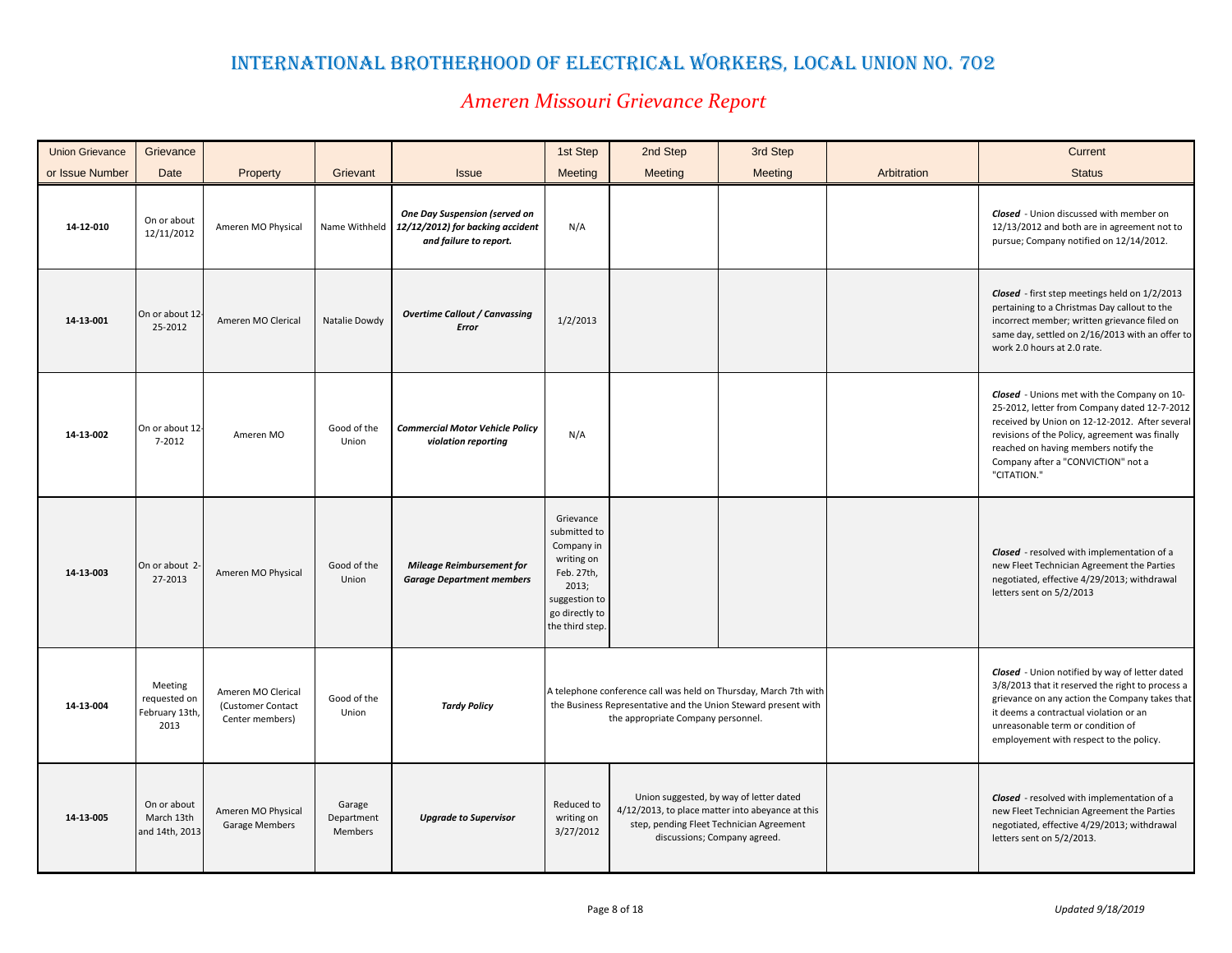| <b>Union Grievance</b> | Grievance                          |                                                      |                                                                           |                                                                                                                                          | 1st Step                                                                   | 2nd Step                                                                                             | 3rd Step                                                                                                                                                              |                                              | Current                                                                                                                                                                                                                                                                                                                                                                                                                                  |
|------------------------|------------------------------------|------------------------------------------------------|---------------------------------------------------------------------------|------------------------------------------------------------------------------------------------------------------------------------------|----------------------------------------------------------------------------|------------------------------------------------------------------------------------------------------|-----------------------------------------------------------------------------------------------------------------------------------------------------------------------|----------------------------------------------|------------------------------------------------------------------------------------------------------------------------------------------------------------------------------------------------------------------------------------------------------------------------------------------------------------------------------------------------------------------------------------------------------------------------------------------|
| or Issue Number        | Date                               | Property                                             | Grievant                                                                  | <b>Issue</b>                                                                                                                             | Meeting                                                                    | Meeting                                                                                              | Meeting                                                                                                                                                               | Arbitration                                  | <b>Status</b>                                                                                                                                                                                                                                                                                                                                                                                                                            |
| 14-13-006              | On or about<br>August 6th,<br>2013 | Ameren MO Physical; Gas<br>Serviceman                | Name Withheld                                                             | 5-Day Suspension for Vehicle<br><b>Accident</b>                                                                                          | Grievance<br>filed on<br>8/9/2013;<br>suggested to<br>bypass first<br>step | Company first step<br>written response<br>received on 8/14/2013;<br>Second step held on<br>8/21/2013 | Company 2nd Step<br>denial, dated 8-27-2013,<br>received on same day.<br>3rd Step meeting held<br>on 9/11/2013. Initial<br>settlement offer<br>received on 9/17/2013. |                                              | <b>Closed</b> - Revised Settlement Agreement signed<br>on 10-1-2013 by Union, Steward, & Member (all<br>were in agreement and supportive of the<br>achieved outcome).                                                                                                                                                                                                                                                                    |
| 14-13-007              | July 29th, 2013                    | Ameren MO Physical;<br>Cape Electric<br>Construction | Steve Boyle &<br>James Dru<br>Wright                                      | Rest Period under Article VII,<br>Section 7.11                                                                                           | Held on<br>08/15/2013                                                      |                                                                                                      |                                                                                                                                                                       |                                              | Closed - the matter was investigated and<br>discussed with the grievants on 08/21/2013<br>with admission that no contractual violation<br>had occurred; the Union will not pursue and will<br>notify the Company of such decision by way of<br>letter.                                                                                                                                                                                   |
| 14-13-008              | September<br>6th, 2013             | Ameren MO Physical                                   | Good of the<br>Union on behal <sup>-</sup><br>of the entire<br>membership | Article VII, Section 7.05; Overtime<br>forcing at the end of the day by<br>low seniority                                                 | Bypassed<br>wwth mutual<br>agreement                                       | Held on 10-7-2013 @<br>2:30 p.m.                                                                     |                                                                                                                                                                       | list in the future, instead of by seniority. | <b>Closed</b> - at 2nd Step meeting, Company explained that OT on the day in question<br>was assigned to late shift Gas Serviceman in the Dexter, MO headquarters, not<br>because of seniority. Accordingly, the Union withdrew the grievance by way of<br>letter dated 10/17/2013, but reserves the right to file on a similar issue in the future.<br>The Union does anticipate the Company will force OT at the end of the day by the |
| 14-13-009              | October 3rd<br>2013                | Ameren MO Physical                                   | Substation<br>Department                                                  | Article X, Section 10.14; requiring<br>members to perform work<br>previously done by the supervisor<br>(reconciling credit card charges) | Held on<br>10/2/2013                                                       | Agreement to bypass<br>this step of the<br>procedure.                                                | Held on Thursday,<br>December 19th, 2013.<br>Members Mike Evans<br>and Ben Gilliland in<br>attendance.                                                                |                                              | Closed - written grievance submitted on<br>10/3/2013; 3rd step denail letter receive from<br>the Company on Thursday, Jan. 2nd.<br>Withdrawal letter by the Union sent to the<br>members and Company on Friday, January<br>10th.                                                                                                                                                                                                         |
| 14-13-010              | October 4th<br>2013                | Ameren MO Physical                                   | Name Withheld                                                             | Article I, Section 1.04 - poor work<br>performance                                                                                       | Held on<br>9/30/2013                                                       | Held on Wednesday,<br>October 30th @ 2:30<br>p.m. in Cape Girardeau,<br>MO.                          |                                                                                                                                                                       |                                              | Closed - written grievance submitted on<br>10/4/2013; denial receieved on 10/15/2013;<br>2nd Step meeting requested on 10/17/13, held<br>on 10/30/2013; Company sustained grievance<br>by way of letter dated 1/2/2014 removing letter<br>from grievant's file.                                                                                                                                                                          |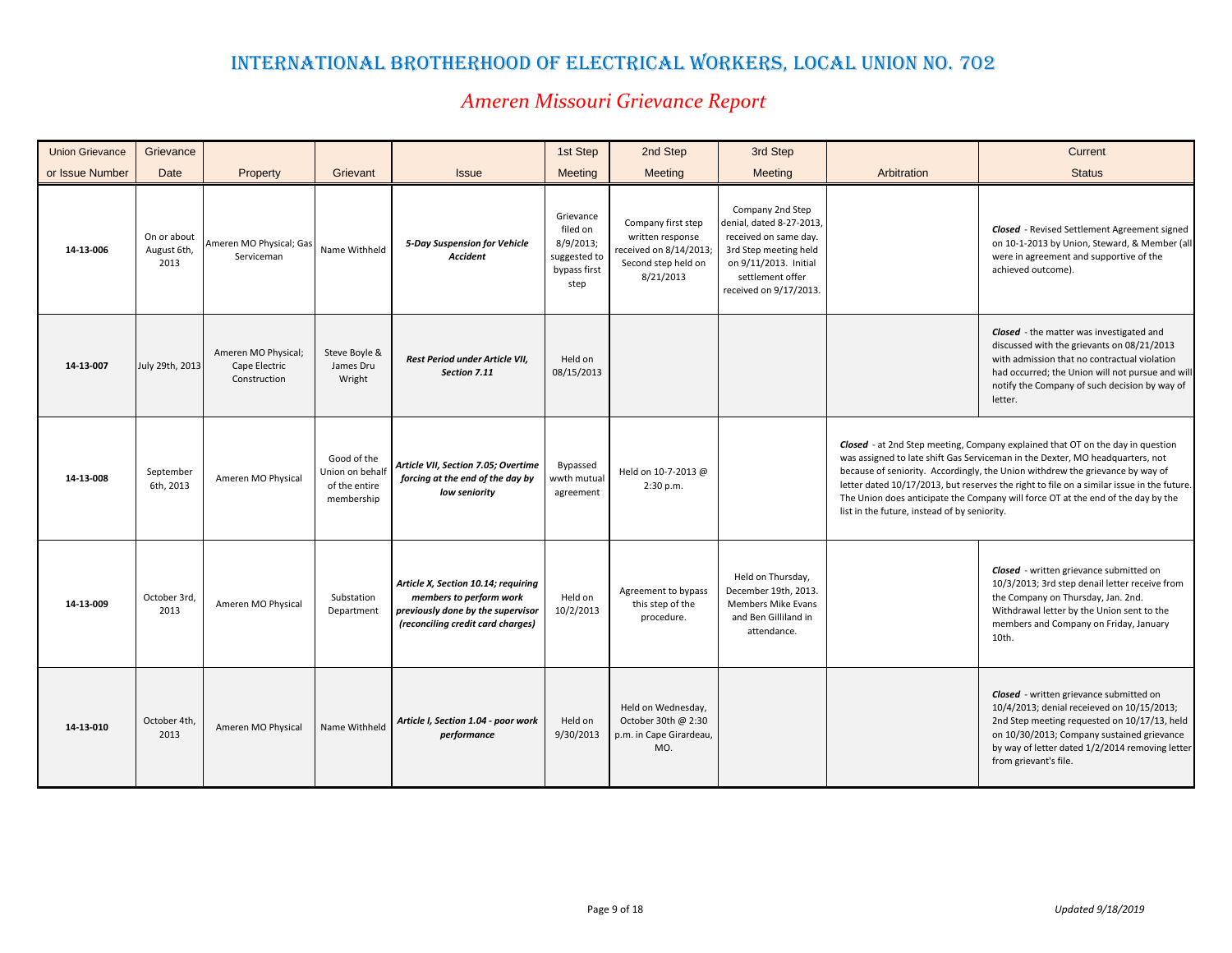| <b>Union Grievance</b> | Grievance |                                                 |                                  |                                                                                                                                                     | 1st Step                                         | 2nd Step                                     | 3rd Step                                                                                                                     |                                                                                                                         | Current                                                                                                                                                                                                                                                                                                                                                                                   |
|------------------------|-----------|-------------------------------------------------|----------------------------------|-----------------------------------------------------------------------------------------------------------------------------------------------------|--------------------------------------------------|----------------------------------------------|------------------------------------------------------------------------------------------------------------------------------|-------------------------------------------------------------------------------------------------------------------------|-------------------------------------------------------------------------------------------------------------------------------------------------------------------------------------------------------------------------------------------------------------------------------------------------------------------------------------------------------------------------------------------|
| or Issue Number        | Date      | Property                                        | Grievant                         | <b>Issue</b>                                                                                                                                        | Meeting                                          | Meeting                                      | Meeting                                                                                                                      | Arbitration                                                                                                             | <b>Status</b>                                                                                                                                                                                                                                                                                                                                                                             |
| 14-14-001              | 1/31/2014 | Ameren MO; Physical &<br><b>Clerical Groups</b> | Good of the<br>Union             | <b>Company Contribution to the</b><br>Vision / Dental fund                                                                                          |                                                  |                                              | Meeting held in Cape<br>Girardeau on 4/2/2014<br>at 9:00 a.m. with 2012<br><b>Physical Negotiating</b><br>Committee present. | Filed for on 4/30/2014; hearing<br>was held on Monday, March 23rd,<br>2015. Briefs were submitted on<br>May 22nd, 2015. | Closed - the Arbitrator issued an Opinion and<br>Award letter on June 26th, 2015 partly<br>sustaining the grievance; the Company was<br>ordered to pay interest on its late payment<br>from 2013, but is only required to contribute an<br>annual amount of \$45,000 $\sim$ not the \$91,119<br>alleged by the Union.                                                                     |
| 14-14-002              | 2/5/2014  | Ameren MO Physical                              | Substation<br>Department         | Failure to post and fill vancant Sr.<br><b>Substation Technician position</b>                                                                       |                                                  |                                              |                                                                                                                              |                                                                                                                         | <b>Closed</b> - Grievance with Cover Letter sent on<br>2/5/2014 suggesting 3rd Step Meeting. Union<br>signed a revised System Tester Agreement on<br>7/3/2014, which was filled on December 15th,<br>2015. Withdrawn by way of letter dated<br>$6/26/2017$ .                                                                                                                              |
| 14-14-003              | 4/2/2014  | Ameren MO Physical                              | Chad Brotherton<br>& Derek Stone | Article V, Section 5.02; improper<br>allowance of travel time or<br>compensation for 1/2 day<br>vacation when forced to utilize<br>personal vehicle |                                                  | Held on June 2nd, 2014<br>in Cape Girardeau. | Held September 8th,<br>2014.                                                                                                 |                                                                                                                         | Closed - grievance reduced to writing on April<br>2nd, 2014, written denial received that same<br>day; 2nd Step meeting held June 2nd, 2014; the<br>Parties are discussing resolution / settlement.<br>Parties reach settlment which is signed by the<br>Union on January 28th, 2015.                                                                                                     |
| 14-14-004              | 2/21/2014 | Ameren MO Physical                              | All CDL holders                  | Company not allowing Company-<br>paid time to register / renew DOT<br><b>Medical Cards with the State</b>                                           |                                                  |                                              |                                                                                                                              | No grievance formally processed; ongoing commuincation and discussion had through June, 2014.                           | <b>Closed</b> - the Parties reached an acceptabel<br>resolution to this matter and signed such on<br>July 3rd, 2014.                                                                                                                                                                                                                                                                      |
| 14-14-005              | 7/31/2014 | Ameren MO Physical                              | Steve Boyle                      | <b>Written Reprimand for Callout</b><br>Percentage                                                                                                  | Written<br>Denial<br>received on<br>$8/1/2014$ . | Held on 9-3-2014 @ 2:30<br>P.M.              |                                                                                                                              | N/A                                                                                                                     | Closed - grievance reduced to writing on July<br>31st, 2014 after initial verbal denial by the<br>Company; written first step denial received on<br>August 1st, 2014; second step meeting held ~<br>settled with agreement that disicpline would be<br>removed with one year completion of meeting<br>callout percentage; signed by Union, Steward,<br>and Grievant on October 9th, 2014. |
| 14-14-006              | 8/5/2014  | Ameren MO Physical                              | <b>Bobby Schott</b>              | <b>Callout Exemption Denial</b>                                                                                                                     | 8/5/2014                                         |                                              |                                                                                                                              | N/A                                                                                                                     | <b>Closed</b> - resolved in the union's favor at the<br>first step meeting on 8/7/2014.                                                                                                                                                                                                                                                                                                   |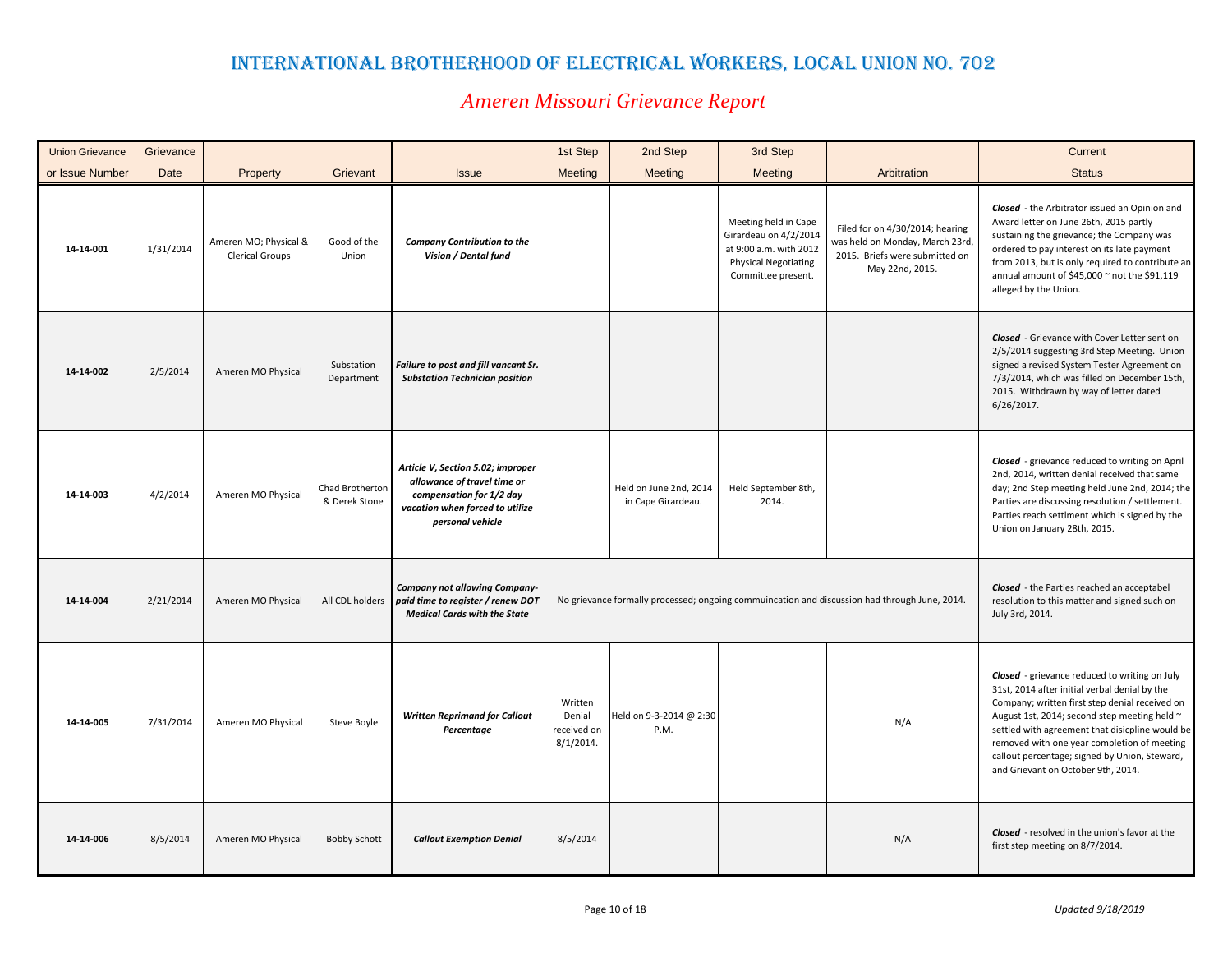| <b>Union Grievance</b> | Grievance  |                    |               |                                                                     | 1st Step | 2nd Step                                                                                                                                                                                      | 3rd Step                                                                                                                                                                                                                                                                                                                                                                                         |                                                                                                                                                                                                                                                                                                                                                                                                                                                                                                                          | Current                                                                                                                                                                                                                                                                                                                                                                                                                                                                                                       |
|------------------------|------------|--------------------|---------------|---------------------------------------------------------------------|----------|-----------------------------------------------------------------------------------------------------------------------------------------------------------------------------------------------|--------------------------------------------------------------------------------------------------------------------------------------------------------------------------------------------------------------------------------------------------------------------------------------------------------------------------------------------------------------------------------------------------|--------------------------------------------------------------------------------------------------------------------------------------------------------------------------------------------------------------------------------------------------------------------------------------------------------------------------------------------------------------------------------------------------------------------------------------------------------------------------------------------------------------------------|---------------------------------------------------------------------------------------------------------------------------------------------------------------------------------------------------------------------------------------------------------------------------------------------------------------------------------------------------------------------------------------------------------------------------------------------------------------------------------------------------------------|
| or Issue Number        | Date       | Property           | Grievant      | <b>Issue</b>                                                        | Meeting  | Meeting                                                                                                                                                                                       | Meeting                                                                                                                                                                                                                                                                                                                                                                                          | Arbitration                                                                                                                                                                                                                                                                                                                                                                                                                                                                                                              | <b>Status</b>                                                                                                                                                                                                                                                                                                                                                                                                                                                                                                 |
| 14-15-001              | 11/3/2014  | Ameren MO Physical | Name Withheld | Article I, Section 1.04 - poor work<br>performance                  |          | 14th, 2014 vehicle rollover.                                                                                                                                                                  |                                                                                                                                                                                                                                                                                                                                                                                                  | A written reprimand was issued on November 3rd for poor work performance related to an October                                                                                                                                                                                                                                                                                                                                                                                                                           | <b>Closed</b> - the Union investigated the issue and<br>conferred on multilple occosations with the<br>member. Ultimately on January 12th, a letter<br>was issued to the member and the Company<br>that no grievance was going to be filed. The<br>member is in agreement with this decision.                                                                                                                                                                                                                 |
| 15-15-002              | 11/25/2014 | Ameren MO Physical | Name Withheld | Article I, Section 1.04 - poor work<br>performance                  |          | October 27th, 2014 vehicle incident.                                                                                                                                                          | A written reprimand was issued on November 25th for poor work performance related to an                                                                                                                                                                                                                                                                                                          | <b>Closed</b> - the Union investigated the issue and<br>conferred on multilple occosations with the<br>member and the Steward. Ultimately on<br>January 12th, a letter was issued to the member<br>and the Company that no grievance was going<br>to be filed. The member is in agreement with<br>this decision.                                                                                                                                                                                                         |                                                                                                                                                                                                                                                                                                                                                                                                                                                                                                               |
| 14-15-003              | 12/1/2014  | Ameren MO Physical | Gary Gilbert  | Article VII, Section 7.05 - Denial of<br>requested Make Up Overtime |          | a 11-30-2014 callout; on 12-1-2014 requested makeup overtime.                                                                                                                                 | Member was on vacation on 11-28-2014 but was contact for OT callout by ARCOS to a location<br>wherein no gas service was supplied by the Company. Member called back to inform dispatcher and<br>was requested to release himself from the call. Due to it being the working day, member was<br>unable to do so and stayed on "End of Day Overtime" status all weekend and was not contacted for | <b>Closed</b> - through multiple conversations with<br>the member and the Company, the Union is<br>using this as a learning opportunity and<br>advising all members to contact their<br>immediate supervisor with any questions or<br>difficulties in the ARCOS system. With the<br>member's agreement, no grievance was filed,<br>but a letter from the Union was issued to the<br>Company on Jan. 12th, 2015 that it (the Union)<br>reserved the right to grieve any negative impact<br>upon the members due to ARCOS. |                                                                                                                                                                                                                                                                                                                                                                                                                                                                                                               |
| 14-15-004              | 2/6/2015   | Ameren MO Physical | Will Clark    | Article VI, Section 6.01 - Denial of<br>Sick Leave; Paragraph G     | step.    | In cover letter and Grievance Report<br>sent to the Company on Friday,<br>February 6th, 2015, it was suggested<br>to mutually agree to bypass the first<br>two steps and go straight to third | Meeting held on<br>Monday, February<br>23rd @ 8:00 a.m.;<br>Denial letter from the<br>Company received on<br>3/24/2015.                                                                                                                                                                                                                                                                          |                                                                                                                                                                                                                                                                                                                                                                                                                                                                                                                          | Closed - Issue relates to 2012 absences that<br>made grievant short of FMLA hours in 2013,<br>which absence(s) resulted in a 2014 penalty box<br>situation. Cover letter and Grievance Report<br>sent to the Company on Friday, February 6th,<br>2015; suggestion to bypass first to two steps<br>and meet in the third step at Cape Girardeau.<br>Third step denial letter received on 3/24/2015.<br>Grievance withdrawn with grievant support by<br>way of letter to the Company dated April 14th,<br>2015. |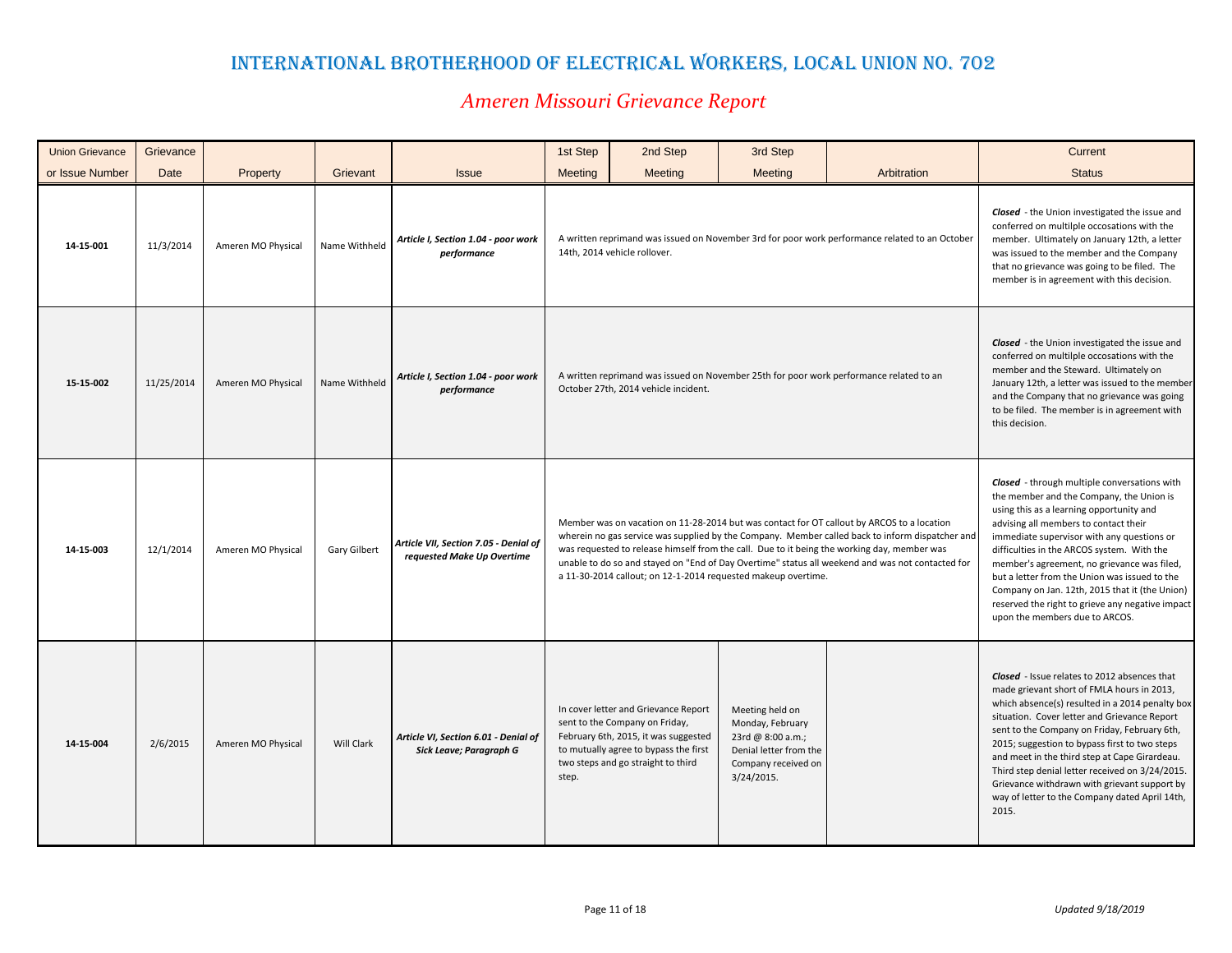| <b>Union Grievance</b> | Grievance                |                    |                                                                 |                                                                                    | 1st Step                                             | 2nd Step                                                       | 3rd Step                               |             | Current                                                                                                                                                                                                                                                                                                                                                                                                                                                                                                                                                                                                                                                                                                                                                                                                                                                                                                                                                                                                                                                                                                                                       |
|------------------------|--------------------------|--------------------|-----------------------------------------------------------------|------------------------------------------------------------------------------------|------------------------------------------------------|----------------------------------------------------------------|----------------------------------------|-------------|-----------------------------------------------------------------------------------------------------------------------------------------------------------------------------------------------------------------------------------------------------------------------------------------------------------------------------------------------------------------------------------------------------------------------------------------------------------------------------------------------------------------------------------------------------------------------------------------------------------------------------------------------------------------------------------------------------------------------------------------------------------------------------------------------------------------------------------------------------------------------------------------------------------------------------------------------------------------------------------------------------------------------------------------------------------------------------------------------------------------------------------------------|
| or Issue Number        | Date                     | Property           | Grievant                                                        | <b>Issue</b>                                                                       | <b>Meeting</b>                                       | Meeting                                                        | Meeting                                | Arbitration | <b>Status</b>                                                                                                                                                                                                                                                                                                                                                                                                                                                                                                                                                                                                                                                                                                                                                                                                                                                                                                                                                                                                                                                                                                                                 |
| 14-15-005              | 2/20/2015                | Ameren MO Physical | <b>Brett Burger</b>                                             | Article VII, Section 7.05 -<br><b>Equalization of Overtime; ARCOS</b><br>procedure | Meeting held<br>on Friday,<br>February<br>20th, 2015 |                                                                | Meeting held on<br>November 23rd, 2015 |             | Closed - letter issued to Company on 3/2/2015<br>requesting to put matter into abeyance prior to<br>reducing to writing, allowing the Union to<br>research the issue further. Parties met on<br>11/23/2016 at the 3rd step. The Company<br>sustained the Union's grievance by way of letter<br>dated December 11th, 2016.                                                                                                                                                                                                                                                                                                                                                                                                                                                                                                                                                                                                                                                                                                                                                                                                                     |
| 14-15-006              | 5/25/2015 &<br>5/26/2015 | Ameren MO Physical | J. P. Moore, D.<br>Stone, B. Burger,<br>D. Asmus, & D.<br>McKay | Article VII, Section 7.05 -<br><b>Equalization of Overtime; ARCOS</b><br>procedure | Meeting held<br>on Tuesday,<br>August 4th,<br>2015   | Meeting held on<br>8/26/2015 @ 2:00 p.m.<br>in Cape Girardeau. | Meeting held on<br>November 23rd, 2015 |             | Closed - after unsuccesful attempt to resolve<br>on Tuesday, August 4th in the First Step, the<br>issue was reduced to writing and submitted to<br>the Company on 8/13/2015; the Company's<br>denial, dated 8/14/2015 was received, and a<br>2nd step meeting was held on 8/31/2015;<br>moved to the 3rd Step and discussed at a<br>meeting on November 23rd, 2015. Recieved<br>Company denial dated December 11th, 2015<br>and the Parties agreed to place in abeyance<br>pending the outcome of the Union's demand to<br>bargain over percieved changes. Such<br>negotiating meeting took place on February<br>19th, 2016, which the Company countered on<br>August 11th, 2016. Following these meetings,<br>further disucssion was had on ensuing issues.<br>Finally, on June 26th, 2017, with the agreement<br>and support of all the members involved in all<br>of the ARCOS issues / grievances up to this<br>point, the grievances were withdrawn, due in<br>large part to the Company's action of removing<br>the PIN, inserting a delay after a call to allow for<br>a callback, and the suspension of the 26% OT<br>callout policy. |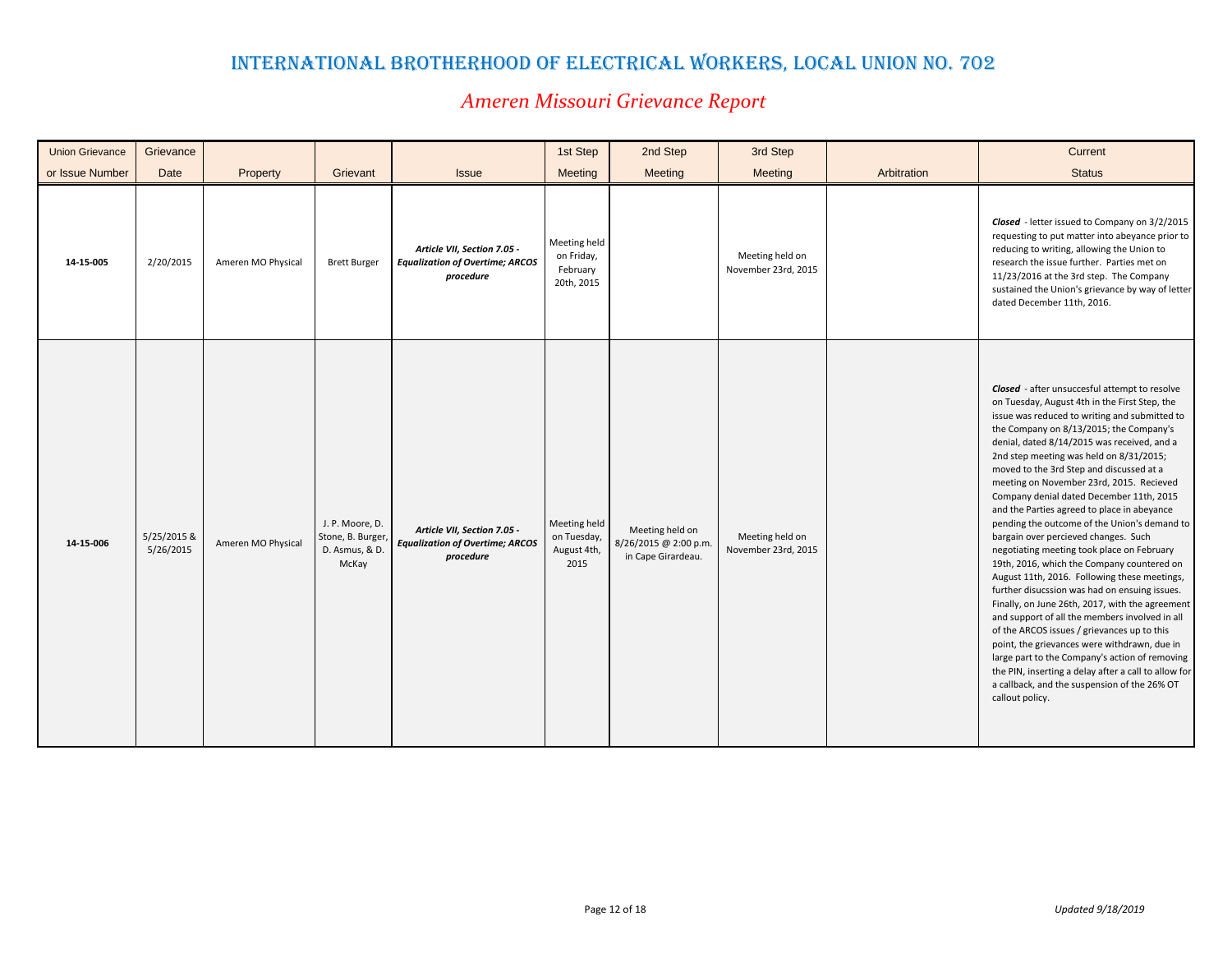| <b>Union Grievance</b> | Grievance |                    |               |                                                                         | 1st Step                                             | 2nd Step                                                       | 3rd Step                                                                        |                                                                                     | Current                                                                                                                                                                                                                                                                                                                                                                                                                                                                                                                                                                                                                                                                                                                                                                                                                                                                                                                                                                                                                                                                                                                                       |
|------------------------|-----------|--------------------|---------------|-------------------------------------------------------------------------|------------------------------------------------------|----------------------------------------------------------------|---------------------------------------------------------------------------------|-------------------------------------------------------------------------------------|-----------------------------------------------------------------------------------------------------------------------------------------------------------------------------------------------------------------------------------------------------------------------------------------------------------------------------------------------------------------------------------------------------------------------------------------------------------------------------------------------------------------------------------------------------------------------------------------------------------------------------------------------------------------------------------------------------------------------------------------------------------------------------------------------------------------------------------------------------------------------------------------------------------------------------------------------------------------------------------------------------------------------------------------------------------------------------------------------------------------------------------------------|
| or Issue Number        | Date      | Property           | Grievant      | <b>Issue</b>                                                            | Meeting                                              | Meeting                                                        | <b>Meeting</b>                                                                  | Arbitration                                                                         | <b>Status</b>                                                                                                                                                                                                                                                                                                                                                                                                                                                                                                                                                                                                                                                                                                                                                                                                                                                                                                                                                                                                                                                                                                                                 |
| 14-15-007              | 8/4/2015  | Ameren MO Physical | J. Morris     | Article VII                                                             | Meeting held<br>on Thursday,<br>August 13th,<br>2015 | Meeting held on<br>8/26/2015 @ 2:00 p.m.<br>in Cape Girardeau. | Met on November 23rd,<br>2015                                                   |                                                                                     | <b>Closed</b> - after unsuccesful attemtp to resolve<br>on Thursday, August 13th in the First Step, the<br>issue was reduced to writing and submitted to<br>the Company on 8/24/2015; the Company's<br>denial, dated 8/25/2015 was received, and a<br>2nd step meeting held on 10/26/2015; moved<br>to 3rd step where a meeting was held on<br>November 23rd, 2015. Recieved Company<br>denial dated December 11th, 2015 and the<br>Parties agreed to place in abeyance pending the<br>outcome of the Union's demand to bargain over<br>percieved changes. Such negotiating meeting<br>took place on February 19th, 2016, which the<br>Company countered on August 11th, 2016.<br>Following these meetings, further disucssion<br>was had on ensuing issues. Finally, on June<br>26th, 2017, with the agreement and support of<br>all the members involved in all of the ARCOS<br>issues / grievances up to this point, the<br>grievances were withdrawn, due in large part to<br>the Company's action of removing the PIN,<br>inserting a delay after a call to allow for a<br>callback, and the suspension of the 26% OT<br>callout policy. |
| 14-15-008              | 9/15/2015 | Ameren MO Physical | Name Withheld | 1 Day Suspension; Article I,<br>Section 1.04 - poor work<br>performance | on 9/14/2015                                         | Step                                                           | Meeting held   Agreed to bypass to 3rd   Meeting held on October<br>21st, 2015. | Arbitration demand letter sent to<br>the Company on Monday,<br>Nobember 30th, 2015. | Closed - grievance was verbally denied on<br>9/14/2015. Cover letter & written grievance<br>issued to the Company on 9/15/2015,<br>suggesting bypassing of second step and going<br>directly to third step. 3rd Step meeting held on<br>10/21/2015, Received Company denial dated<br>October 28th, 2015. The Parties mutually<br>agreed to place this grievance in abeyance<br>pending the member's return to work (he is out<br>on extended absence). Member was placed on<br>LTD effective 6/1/2016 and was in agreement<br>with the Local's decision to withdraw the<br>matter, which was done by way of letter dated<br>June 10th, 2016 to the Company.                                                                                                                                                                                                                                                                                                                                                                                                                                                                                   |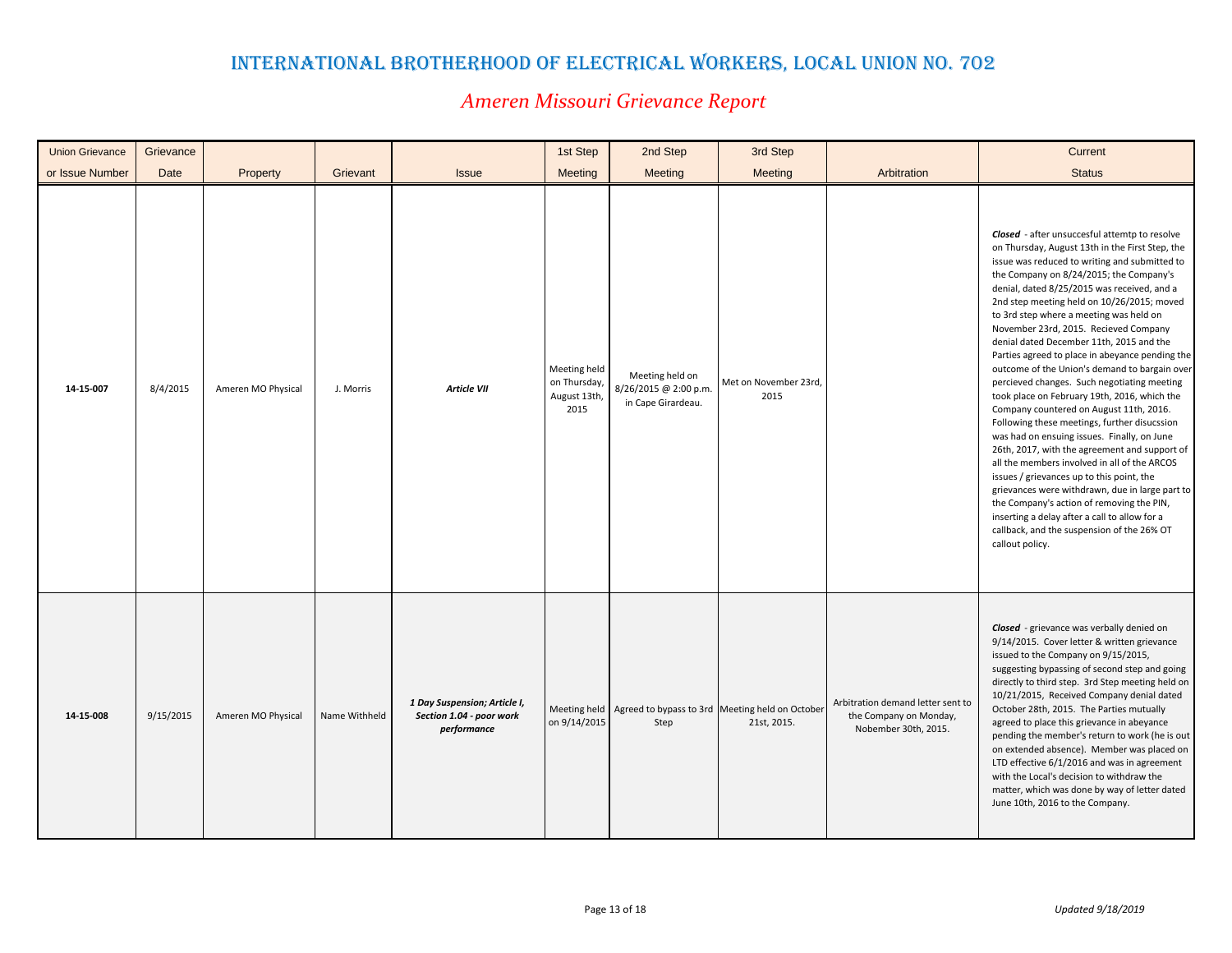| <b>Union Grievance</b> | Grievance  |                    |                                                      |                                                                                                                       | 1st Step                             | 2nd Step           | 3rd Step                      |             | Current                                                                                                                                                                                                                                                                                                                                                                                                                                                                                                                                                                                                                                                                                                                                                                                                                                                                                                                                                            |
|------------------------|------------|--------------------|------------------------------------------------------|-----------------------------------------------------------------------------------------------------------------------|--------------------------------------|--------------------|-------------------------------|-------------|--------------------------------------------------------------------------------------------------------------------------------------------------------------------------------------------------------------------------------------------------------------------------------------------------------------------------------------------------------------------------------------------------------------------------------------------------------------------------------------------------------------------------------------------------------------------------------------------------------------------------------------------------------------------------------------------------------------------------------------------------------------------------------------------------------------------------------------------------------------------------------------------------------------------------------------------------------------------|
| or Issue Number        | Date       | Property           | Grievant                                             | <b>Issue</b>                                                                                                          | Meeting                              | Meeting            | Meeting                       | Arbitration | <b>Status</b>                                                                                                                                                                                                                                                                                                                                                                                                                                                                                                                                                                                                                                                                                                                                                                                                                                                                                                                                                      |
| 14-15-009              | 11/4/2015  | Ameren MO Physical | Good of the<br>Union; C.<br>Brotherton & B.<br>Hiett | Article VII, Section 7.05; ARCOS<br>charging hours when employees<br>fail to release                                  | Bypassed<br>wwth mutual<br>agreement | bypass to 3rd step | Met on November 23rd,<br>2015 |             | Closed - following Company's written denial,<br>dated December 11th, 2015, the matter was<br>agreed to be placed in abeyance pending the<br>Union's demand to bargain over percieved<br>changes. Such negotiating meeting took place<br>on February 19th, 2016; Union offered a<br>proposal, which was countered on August 11th,<br>2016. Finally, on June 26th, 2017, with the<br>agreement and support of all the members<br>involved in all of the ARCOS issues / grievances<br>up to this point, the grievances were<br>withdrawn, due in large part to the Company's<br>action of removing the PIN, inserting a delay<br>after a call to allow for a callback, and the<br>suspension of the 26% OT callout policy.                                                                                                                                                                                                                                            |
| 14-15-010              | 10/25/2015 | Ameren MO Physical | D. Asmus                                             | Atticle VII, Section 7.05 - Denial of Written denial<br>Make-up Overtime for assignment<br>/ opportunity on 9/2/2015. | received 10-<br>26-2015.             | bypass to 3rd step | Met on November 23rd,<br>2015 |             | Closed - Grievance submitted in writing on<br>10/25/2016 and denied on 10.26/2015. Parties<br>agreed to mutually bypass 2nd step. Met on in<br>the 3rd step on November 23rd, 2015.<br>Following the Company's written denial, dated<br>December 11th, 2015, the matter was agreed to<br>be placed in abeyance pending the Union's<br>demand to bargain over percieved changes.<br>Such negotiating meeting took place on<br>February 19th, 2016, which the Company<br>countered on August 11th, 2016. Following<br>these meetings, further disucssion was had on<br>ensuing issues. Finally, on June 26th, 2017,<br>with the agreement and support of all the<br>members involved in all of the ARCOS issues /<br>grievances up to this point, the grievances were<br>withdrawn, due in large part to the Company's<br>action of removing the PIN, inserting a delay<br>after a call to allow for a callback, and the<br>suspension of the 26% OT callout policy. |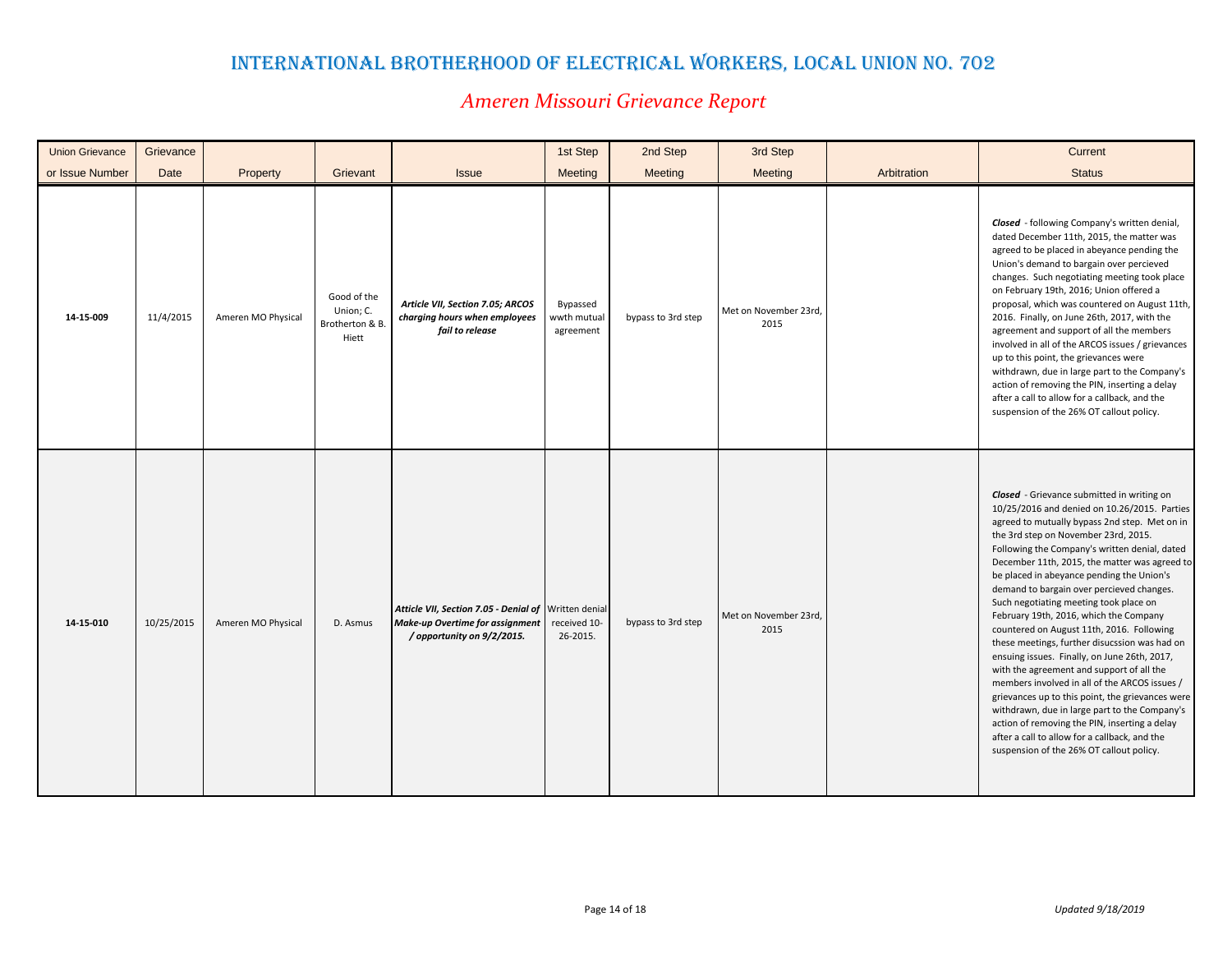| <b>Union Grievance</b> | Grievance   |                              |                                                     |                                                                                                                       | 1st Step                  | 2nd Step                                               | 3rd Step                                                                                                         |             | Current                                                                                                                                                                                                                                                                                                                     |
|------------------------|-------------|------------------------------|-----------------------------------------------------|-----------------------------------------------------------------------------------------------------------------------|---------------------------|--------------------------------------------------------|------------------------------------------------------------------------------------------------------------------|-------------|-----------------------------------------------------------------------------------------------------------------------------------------------------------------------------------------------------------------------------------------------------------------------------------------------------------------------------|
| or Issue Number        | <b>Date</b> | Property                     | Grievant                                            | <b>Issue</b>                                                                                                          | <b>Meeting</b>            | Meeting                                                | <b>Meeting</b>                                                                                                   | Arbitration | <b>Status</b>                                                                                                                                                                                                                                                                                                               |
| 14-16-001              | 1/15/2016   | Ameren MO Physical           | <b>B.</b> Schott                                    | Article VII, Section 7.05 - Denial of Written denial<br>requested Make Up Overtime for<br>Pre-arranged OT opportunity | received on<br>1/25/2016. | Held on 3/14/2016                                      | Held on August 11th,<br>2016 in Cape Girardeau<br>at the Service Center<br>Conference Room on the<br>main level. |             | <b>Closed</b> - The Union and Company agree to<br>resolve the issue with some procedures that<br>outline pre-arranged OT opportunities for those<br>that are on or are going on vacation at the time<br>the assignment is to occur and/or made.                                                                             |
| 14-16-002              | 7/25/2016   | Ameren MO Physical           | <b>B.</b> Roper                                     | Article VII, Section 7.10 - Charging Written denial<br>of an ARCOS callout when<br>member tried to respond            | received<br>7/27/2016     | Requested by way of<br>email letter dated<br>7/27/2016 |                                                                                                                  |             | Closed - At 2nd Step meeting, Company agreed<br>to waive this particular callout with respect to<br>its affect on the 26% callout policy.                                                                                                                                                                                   |
| 14-16-003              | 9/6/2016    | Ameren MO Physical<br>Group  | Good of the<br>Jnion; B. Roper<br>& B.<br>Shoemaker | ARCOS Issues ∼ not accepting<br>PIN                                                                                   | Requested to<br>bypass.   | Requested to bypass.                                   | Met on October 24th,<br>2016.                                                                                    |             | Closed - Through fruitful discussion, and<br>eventual action by the Company (removal of<br>PIN, insertion of delay for callback opportunity,<br>and suspension of 26% OT callout policy), the<br>Union, with the agreement and support of all<br>members involved, withdrew the grievance(s)<br>on Monday, June 26th, 2017. |
| 14-16-004              | 9/6/2016    | Ameren MO Physical<br>Group  | <b>B.</b> Debrower                                  | Denial of Allowance to convert<br><b>Vacation to Sick Leave</b>                                                       | Requested to<br>bypass.   | Requested to bypass.                                   | Held on October 24th,<br>2016 in Cape<br>Girardeau at the<br>Substations Building.                               |             | <b>Closed</b> - matter was resolved in the Union's<br>favor on a non-precedent setting basis due to<br>the unusual circumstances of the case; the<br>grievant had two days of vacation converted to<br>sick leave on October 27th, 2016.                                                                                    |
| 14-16-005              | N/A         | Ameren MO; Physical<br>Group | Name Withheld                                       | <b>One-Day Suspension for Poor</b><br><b>Work Performance (treatment</b><br>of customer)                              |                           | N/A                                                    |                                                                                                                  |             | Closed - Suspension was served on 12/8; Union<br>discussed with affected member who did not<br>wish to pursue the matter through the<br>grievance procedure. Accordingly, a letter was<br>issued to the member and Company on 12-16-<br>2016 that no grievance was being filed.                                             |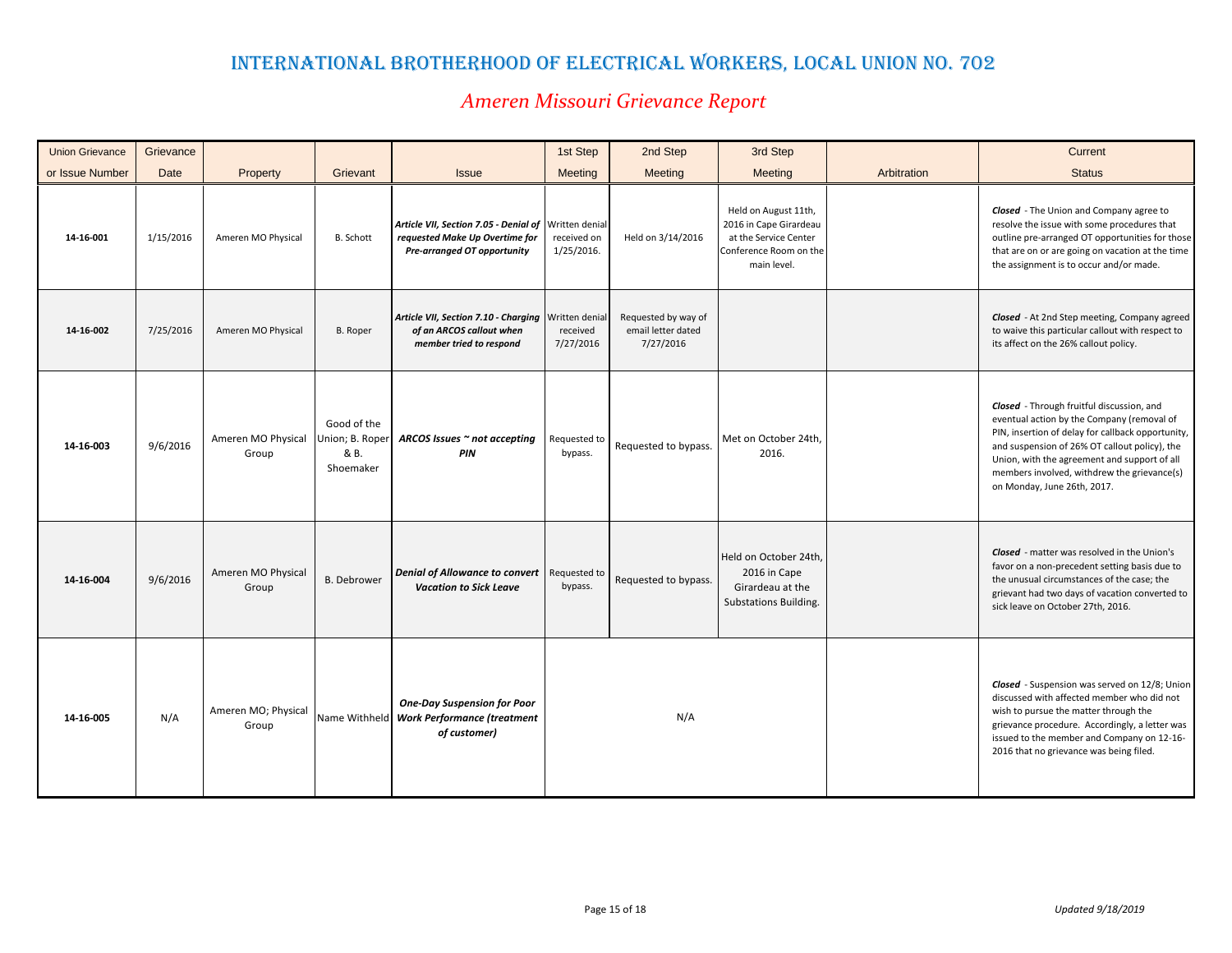| <b>Union Grievance</b> | Grievance  |                              |                                      |                                                                                     | 1st Step                                  | 2nd Step                           | 3rd Step                                                     |             | Current                                                                                                                                                                                                                                                                                 |
|------------------------|------------|------------------------------|--------------------------------------|-------------------------------------------------------------------------------------|-------------------------------------------|------------------------------------|--------------------------------------------------------------|-------------|-----------------------------------------------------------------------------------------------------------------------------------------------------------------------------------------------------------------------------------------------------------------------------------------|
| or Issue Number        | Date       | Property                     | Grievant                             | <b>Issue</b>                                                                        | Meeting                                   | Meeting                            | <b>Meeting</b>                                               | Arbitration | <b>Status</b>                                                                                                                                                                                                                                                                           |
| 14-17-001              | 1/12/2017  | Ameren MO; Physical<br>Group | J. Cabral                            | <b>Recouping of Wages for</b><br><b>Elective Surgery (paid sick</b><br>leave)       | Requested to<br>bypass                    | Requested to bypass.               | Held on Friday, March<br>24th, 2017 in Cape<br>Girardeau, MO |             | Closed - grievance filed with cover letter<br>on January 12th, 2017; 3rd step meeting<br>was held on Friday, March 24th ~ received<br>Company's written denail, dated April 4th.<br>Union formally withdrew on Thursday, May<br>4th by way of letters to the Company and<br>the member. |
| 14-17-002              | 2/17/2017  | Ameren MO; Physical<br>Group | J. Sitton, B.<br>Schott, D.<br>Asmus | Denial of proper compensation<br>(premium pay) for working on<br>earned rest period |                                           | Held on 3/20/2010                  |                                                              |             | Closed - following second step meeting on<br>Monday, March 20th, the Company<br>informed the Union on Friday, March 24th<br>it would sustain the grievance, which was<br>received in writing on Tuesday, March<br>28th, 2017.                                                           |
| 14-17-003              | 11/29/2017 | Ameren MO: Physical<br>Group | Name Withheld                        | <b>Written Reprimand for being</b><br><b>Tardy to Work</b>                          | N/A                                       | N/A                                | N/A                                                          |             | <b>Closed</b> - in consultation with the<br>affected member, it was concluded that<br>the Company's actions were reasonable<br>and no grievance was pursued in the<br>matter; a letter was issued to each the<br>Company and member on Tuesday,<br>December 5th, 2017.                  |
| 14-18-001              | 4/26/2018  | Ameren MO; Physical<br>Group | <b>Bobby Schott</b>                  | Article VII, Section 7.05 - Make<br>Up OT for off property storm<br>response        | Written<br>Denial<br>received<br>5/9/2018 | Meeting held on June<br>26th, 2018 | N/A                                                          |             | <b>Closed</b> - following investigation and<br>research prior to and following the June<br>26th, 2018 2nd Step Meeting, is was<br>discovered that no contractual violation<br>had occurred and the grievance was<br>formally withdrawan on Monday,<br>October 1st, 2018.                |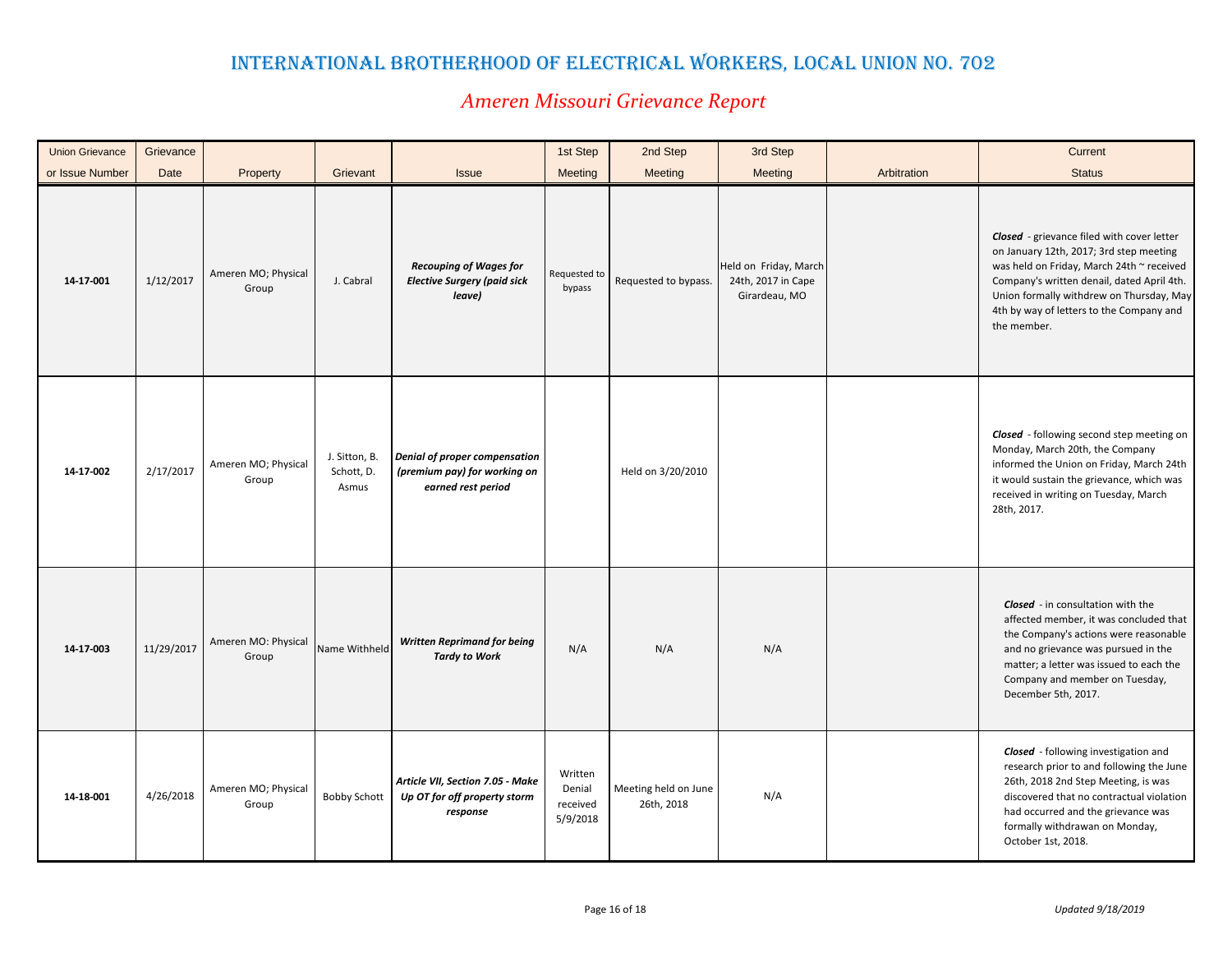| <b>Union Grievance</b> | Grievance  |                              |                                                    |                                                                    | 1st Step                                        | 2nd Step                                                                                                             | 3rd Step                                                                                                                                                |             | Current                                                                                                                                                                                                                                                   |
|------------------------|------------|------------------------------|----------------------------------------------------|--------------------------------------------------------------------|-------------------------------------------------|----------------------------------------------------------------------------------------------------------------------|---------------------------------------------------------------------------------------------------------------------------------------------------------|-------------|-----------------------------------------------------------------------------------------------------------------------------------------------------------------------------------------------------------------------------------------------------------|
| or Issue Number        | Date       | Property                     | Grievant                                           | <b>Issue</b>                                                       | Meeting                                         | <b>Meeting</b>                                                                                                       | <b>Meeting</b>                                                                                                                                          | Arbitration | <b>Status</b>                                                                                                                                                                                                                                             |
| 14-18-002              | 7/20/2018  | Ameren MO; Physical<br>Group | <b>Ted Mungle</b>                                  | Article VII, Section 7.05 -<br>improper ARCOS charging of<br>hours | Written<br>Denial<br>received on<br>7/20/2018   | Held on Monday,<br>September 10th,<br>where a conceptual<br>settlement was<br>reached.                               | N/A                                                                                                                                                     |             | Closed - Union & Company agree to<br>resolve the issue by reducing grievant's<br>charged hours by 30, exempt four (4)<br>negative callout responses, and to cease<br>from charging non-worked out of<br>jurisdiction overtime, regardless of<br>response. |
| 14-18-003              | 10/18/2018 | Ameren MO; Physical<br>Group | Operating<br>Department<br>(Substation &<br>Relay) | Improper payment of<br>negotiated per diem amounts                 | Bypassed with<br>mutual<br>agreement            | Bypass to 3rd step                                                                                                   | Met with the<br>Company via<br>telephone<br>conversation between<br>the Union and<br>Company with one<br>Substation member<br>present on<br>12/10/2018. |             | <b>Closed</b> - Acceptable settlement reached<br>and Agreement signed on 2-22-2019.                                                                                                                                                                       |
| 14-18-004              | 11/14/2018 | Ameren MO; Physical<br>Group | Name Withheld                                      | <b>Termination of 3rd Step</b><br><b>Apprentice Lineman</b>        | Bypassed                                        | Bypassed to 3rd Step                                                                                                 | Met with the<br>Company and<br>terminated member,<br>along with both Cape<br><b>Electric Construction</b><br>Stewards on January<br>14th, 2019.         |             | <b>Closed</b> - the Union received the Company's<br>3rd Step written denial on January 22nd.<br>Having completed its investigation and<br>evaluating all facts of the case, the Union<br>withdrew the grievance on January 28th,<br>2019.                 |
| 14-18-005              | 11/16/2018 | Ameren MO; Physical<br>Group | <b>Bobby Schott</b>                                | <b>Relief Schedule &amp; Makeup</b><br><b>Overtime</b>             | Timeline<br>Suspended by<br>mutual<br>agreement | Met with grievant,<br>Troublemen Steward<br>and Ameren MO<br>Electric<br>Superintendent on<br>11/29/2018 to discuss. |                                                                                                                                                         |             | Closed - following discussion, investigation,<br>and examination of the facts of the case, it<br>was determined tha the Company did not<br>violate the contract. The Union withdrew<br>on 2/19/2019.                                                      |
| 14-19-001              | 4/16/2019  | Ameren MO; Physical<br>Group | Name Withheld                                      | One (1) day Suspension                                             | On or about<br>4/16/2019                        | Request sent on<br>5/3/2019                                                                                          |                                                                                                                                                         |             | Closed - Settled by reduction of<br>discipline after one year with no future<br>similar incidents                                                                                                                                                         |